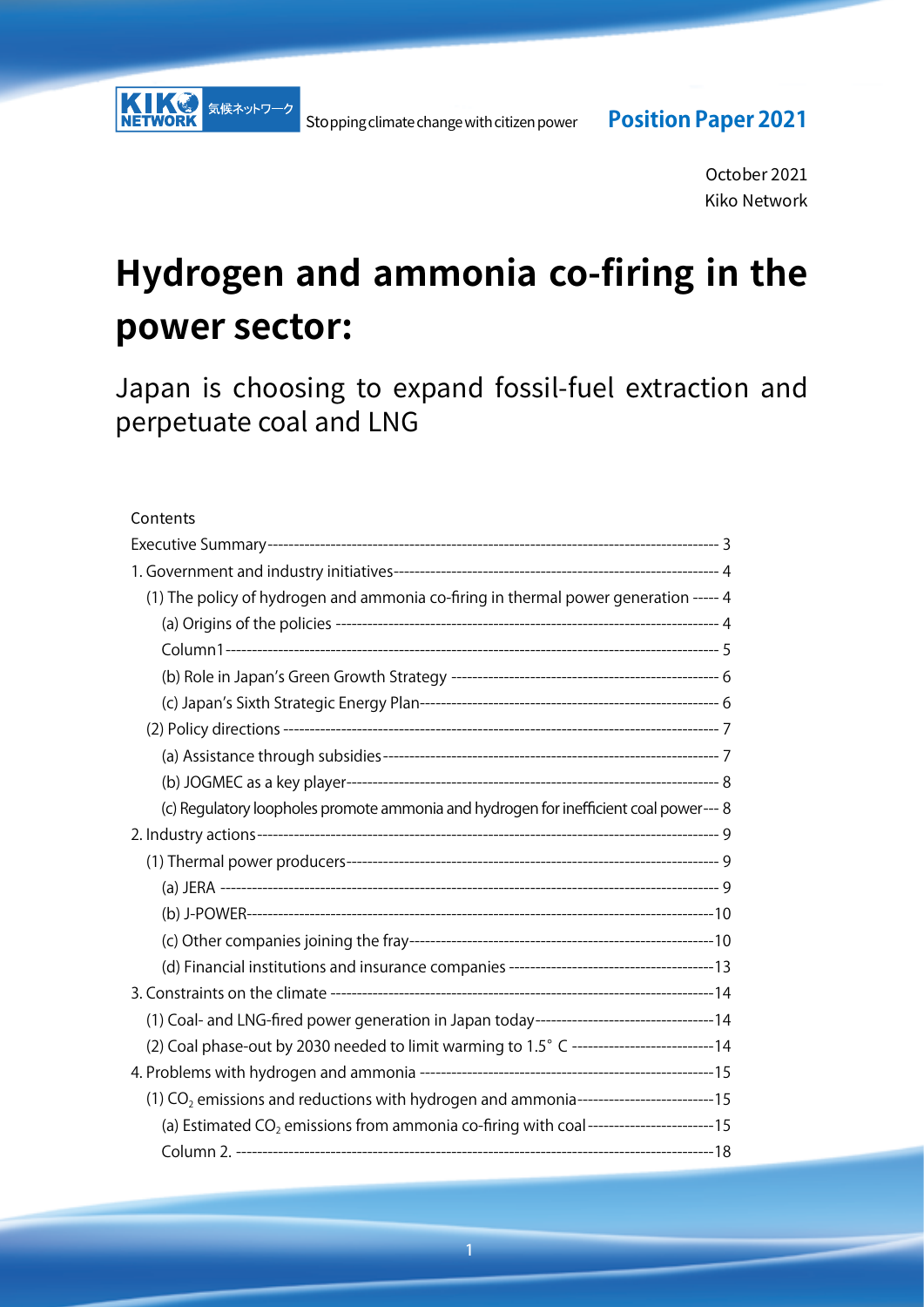| 5. Conclusion: What's really needed is an end to coal and fossil fuels------------------------22 |  |
|--------------------------------------------------------------------------------------------------|--|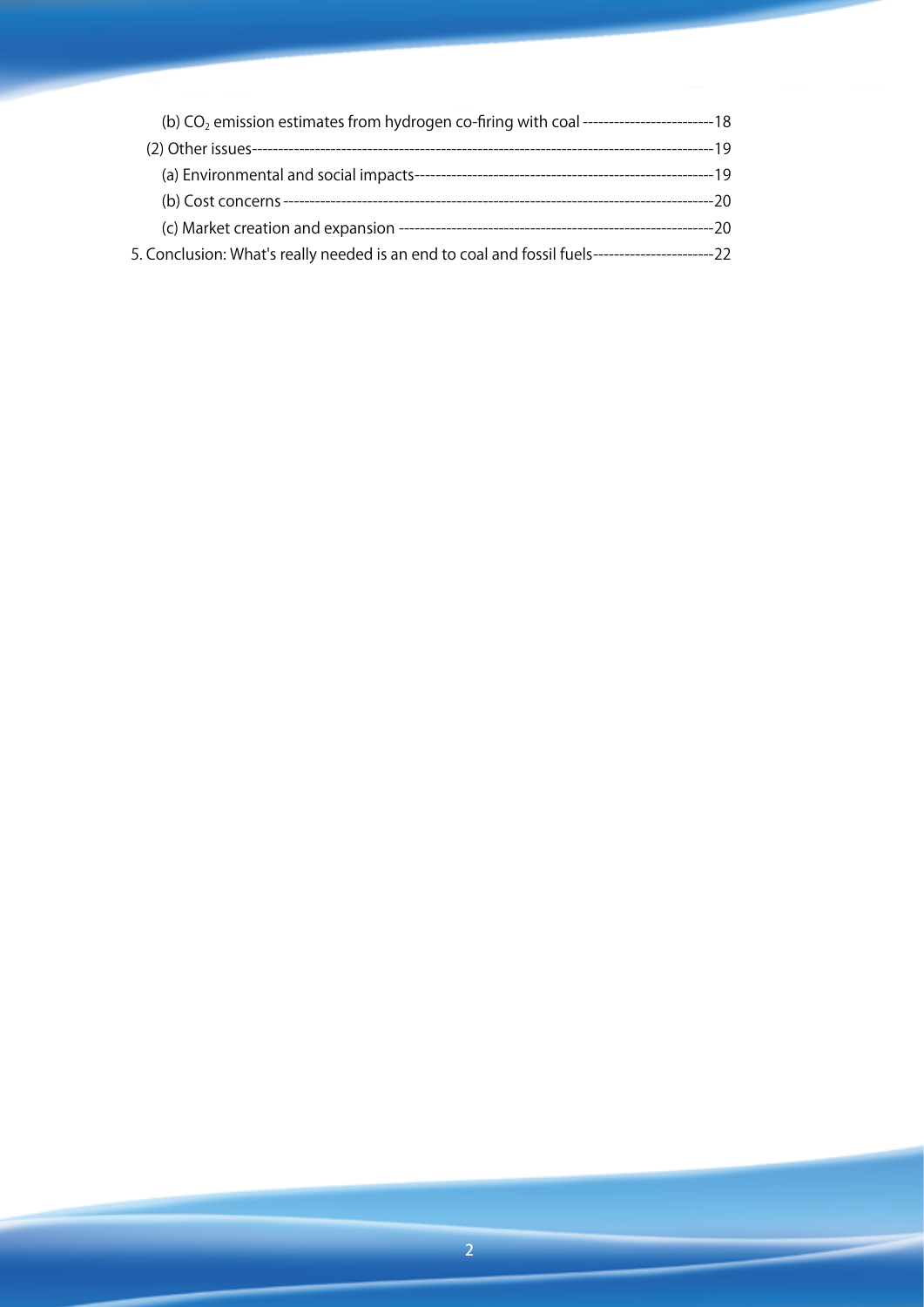#### **Executive Summary**

The government of Japan has declared a goal of carbon neutrality, but it is attempting to maintain the current system of thermal power generation through policies to use hydrogen and ammonia as fuel. Meanwhile, electric power companies, power plant manufacturers and major trading companies are trying to expand their businesses with the help of massive government subsidies. However, as things are currently progressing , most of these initiatives are based on producing ammonia and hydrogen from fossil fuels, including natural gas from Southeast Asia, North America, and Russia, and brown coal (low quality coal) from Australia. In reality, these are new fossil fuel development projects. To limit global warming to 1.5°C under the Paris Agreement, developed countries are being called upon to phase out coal from their power sectors by 2030 and to decarbonize them by 2035. In that context, the use of hydrogen and ammonia in power generation poses the following problems:

- There is anticipation that carbon capture, utilization and storage (CCUS) technologies will reduce  $\mathsf{CO}_2$  emissions from the production of ammonia and hydrogen from fossil fuels, but until they become commercially viable CO $_2$  will be emitted, and many challenges still remain.
- Even if 20% co-firing with ammonia or hydrogen becomes viable by 2030, the fuel uses of coal and LNG will continue, which means the continuation of massive  $\mathsf{CO}_{2}$  emissions. Halving greenhouse gas emissions is needed by 2030, but these technologies can make little contribution to emission cuts, so this strategy is inconsistent with the 1.5°C goal of the Paris Agreement.
- Ammonia and hydrogen-related technologies and the associated CCUS come with very high costs, so the value of these technologies will decline as decarbonization gains momentum and the cost of renewable energy drops further. These technologies are not compatible with emission reduction strategies and exacerbate the risk that investments will become stranded assets.

Promoting the use of hydrogen and ammonia from fossil fuels for electric power generation in the absence of evidence that they will promote decarbonization is not consistent with the significant decarbonization developed countries must achieve by 2030. In fact, the intent of these schemes appears to be to protect the profits of certain companies and to throw a lifeline to coal and LNG.

Technologies that utilize hydrogen or ammonia are not valid options in any strategy to decarbonize the thermal power sector, and there is no assurance that they will help Japan achieve CO<sub>2</sub> emission reductions that would be consistent with the  $1.5^{\circ}$ C goal. The government and industry should put the priority on completely phasing out coal power by 2030 and working to fulfill obligations to help limit warming to 1.5°C by promoting decarbonization.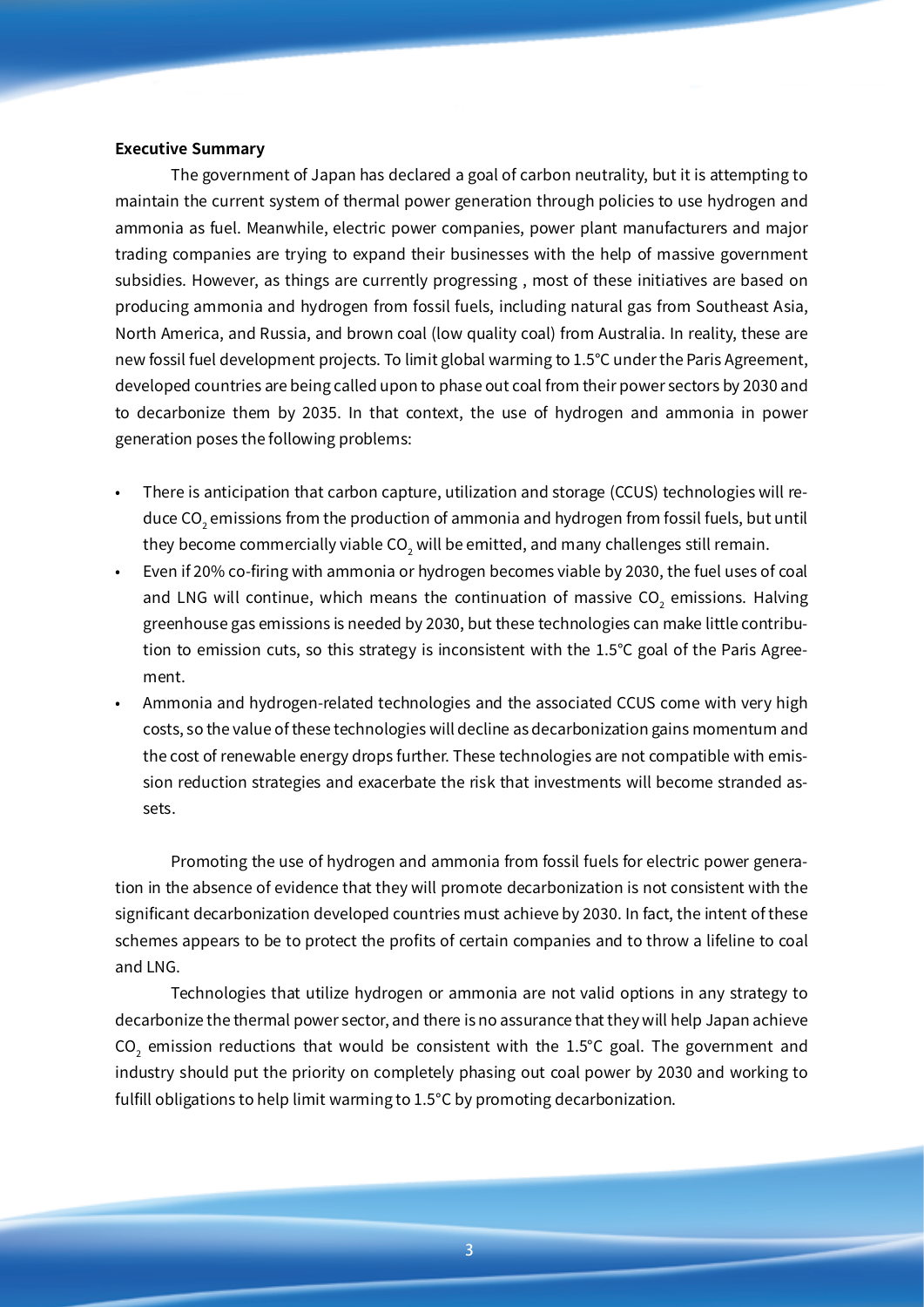#### **Introduction**

Thermal power generation using coal and liquefied natural gas (LNG) account for over one-third of Japan's carbon dioxide (CO $_{\textrm{\tiny{2}}}$ ) emissions, making this sector the largest source of emissions and the most important sector in terms of achieving net zero greenhouse gas (GHG) emissions by 2050. In October 2020, the Japanese government announced a policy of aiming to be carbon neutral by 2050. It then came out quickly with policies to utilize hydrogen and ammonia as fuels for the thermal power sector. Huge sums of official financial support and corporate investment are now being mobilized to this end. Government and industry both refer to hydrogen and ammonia as "decarbonized fuels" with the aim of achieving "decarbonized thermal power generation." But we must ask, is it really possible to have both decarbonization, which means emitting no CO $_{\rm 2}$ , and thermal power generation, which means the combustion of fossil fuels?

This paper examines the related actions of government and industry and the possible CO<sub>2</sub> emission reductions from using hydrogen and ammonia as fuels in the thermal power sector, and also discusses costs and environmental impacts. We find that power generation using hydrogen and ammonia will induce new fossil fuel development and prolong the life of thermal power generation. We also reveal that they pose major problems in terms of promoting climate action, transforming Japan's industrial structure, and fostering new industries.

## **1. Government and industry initiatives**

# **(1) The policy of hydrogen and ammonia co-firing in thermal power generation**

#### **(a) Origins of the policies**

After then-Prime Minister Yoshihide Suga declared Japan would be carbon neutral by 2050 in his policy speech to the Diet (parliament) on October 26, 2020, the government rapidly accelerated efforts for the use of hydrogen and ammonia as fuel in thermal power generation. Research had already been underway regarding the use of hydrogen, through industry-academia-government discussions by the Hydrogen and Fuel Cell Strategy Council, launched in December 2013, and its "Basic Hydrogen Strategy" was released in 20171 . Up to that point, the emphasis had been on aspects such as developing the international hydrogen supply chain and the use of fuel cells for mobility, while only one page of the report was dedicated to uses in the power sector. Discussions originally started with the use of hydrogen for power generation being considered as a fuel to replace LNG, but it is now being promoted together with coal for power generation. Coal power can involve a process in a coal gasification furnace, which uses carbon monoxide and hydrogen to generate coal gas. This is the same as Integrated Coal Gasification Combined Cycle (IGCC) technology being promoted in a project by the Osaki CoolGen Corporation to increase the efficiency of

<sup>1</sup> Cabinet Decision on renewable energy and hydrogen, "Basic [Hydrogen](https://www.cas.go.jp/jp/seisaku/saisei_energy/pdf/hydrogen_basic_strategy.pdf) Strategy," in Japanese, December 2017.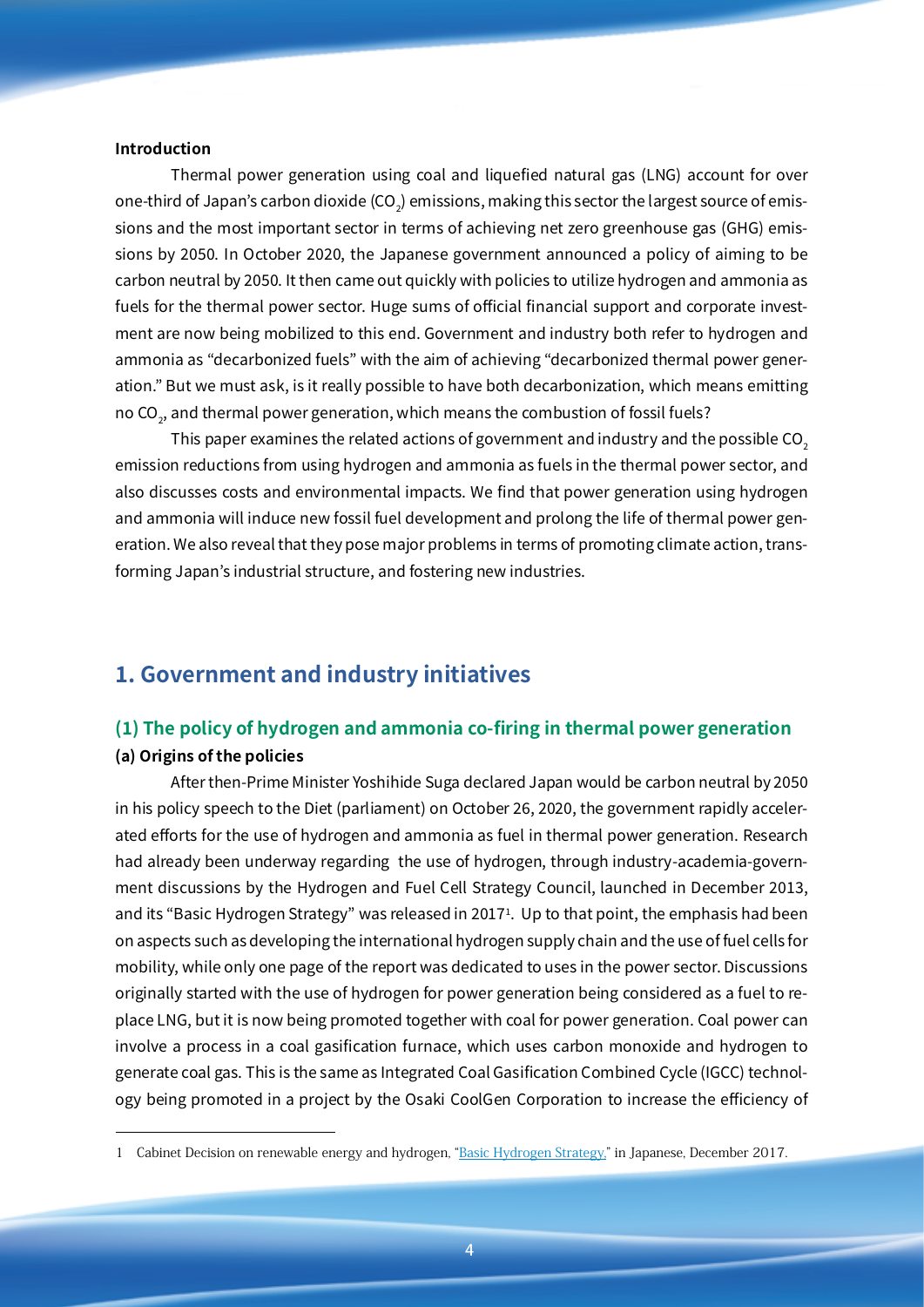coal-fired power generation. There appears to be an effort to avoid use of the term IGCC in order to present this as a new decarbonization technology and focus attention on the use of hydrogen.

Meanwhile, the use of ammonia for co-firing with coal had only been done on a small scale, but after the government's carbon neutral declaration, new activities surfaced at a rapid pace. Industry is familiar with the handling of ammonia through the extensive use of ammonia as feedstock in fertilizers and chemical products, and since it has high hydrogen density, it has also attracted attention as a hydrogen energy carrier enabling the efficient transport and storage of hydrogen energy.

Just one day after the Prime Minister's carbon neutral declaration, the Agency for Natural Resources and Energy established the Public-Private Fuel Ammonia Promotion Council on October 27, 2020 $^2$ , and started discussions on technical and economic issues for introducing and expanding the use of ammonia as a fuel, with government and industry progressing on a shared  $\tt{time}$  to address the issues (Column 1). The Interim Report $^3$  released in February 2021 presented a roadmap for the introduction of fuel ammonia, projecting Japan's annual ammonia imports at 3 million tons in 2030 and 30 million tons in 2050. Japan is currently using about 1 million tons of ammonia per year mainly as urea resin and in fertilizers, of which about 800,000 tons are from domestic production and 200,000 tons from imports. Based on the potential direct use of ammonia as fuel, the interim report projects massive imports of ammonia for use in coal-fired power generation and shipping, sets the stage to rush ahead with ammonia production and importation on a scale that would exceed the current global trade volume of about 20 million tons, and builds a framework to promote that scenario.

**Column 1 : Was Japan's shift toward fuel ammonia decided mainly to help vested interests?**

Based on the date of the launch of the Public-Private Fuel Ammonia Promotion Council, just one day after the government's carbon neutral declaration, it would appear as if the timing was coordinated. Member companies in the Council include IHI, JERA, J-POWER, JGC Holdings (Japan Gasoline Company), Marubeni Corporation, Mitsubishi Heavy Industries, and Mitsubishi Corporation, and in one way or another they are all involved in fuel ammonia-related projects and receiving government subsidies<sup>4</sup>. In effect, they all have vested interests. The council includes the Ministry of Economy, Trade and Industry (METI), plus the Japan Bank for International Cooperation (JBIC), and Nippon Export and Investment Insurance (NEXI), and most of its meetings and materials are not made public. Only meeting topics are announced, and the interim report was drafted and released through a process that lacked objectivity and transparency. Crucial technology choices relating to decarbonization for Japan may have been decided with the implicit aim of supporting member companies, as the council mainly includes actors who have vested interests.

<sup>2</sup> Ministry of Economy, Trade and Industry (METI) "Guidelines for [Establishment](https://www.meti.go.jp/shingikai/energy_environment/nenryo_anmonia/pdf/001_02_00.pdf) of Public-Private Fuel Ammonia [Promotion](https://www.meti.go.jp/shingikai/energy_environment/nenryo_anmonia/pdf/001_02_00.pdf) Council," in Japanese, October 2020.

<sup>3</sup> METI, "[Public-Private](https://www.meti.go.jp/shingikai/energy_environment/nenryo_anmonia/pdf/20200208_1.pdf) Fuel Ammonia Promotion Council, Interim Report," in Japanese, February 2021.

<sup>4</sup> METI, "Member List of the [Public-Private](https://www.meti.go.jp/shingikai/energy_environment/nenryo_anmonia/pdf/001_03_00.pdf) Fuel Ammonia Promotion Council," in Japanese, February 2021.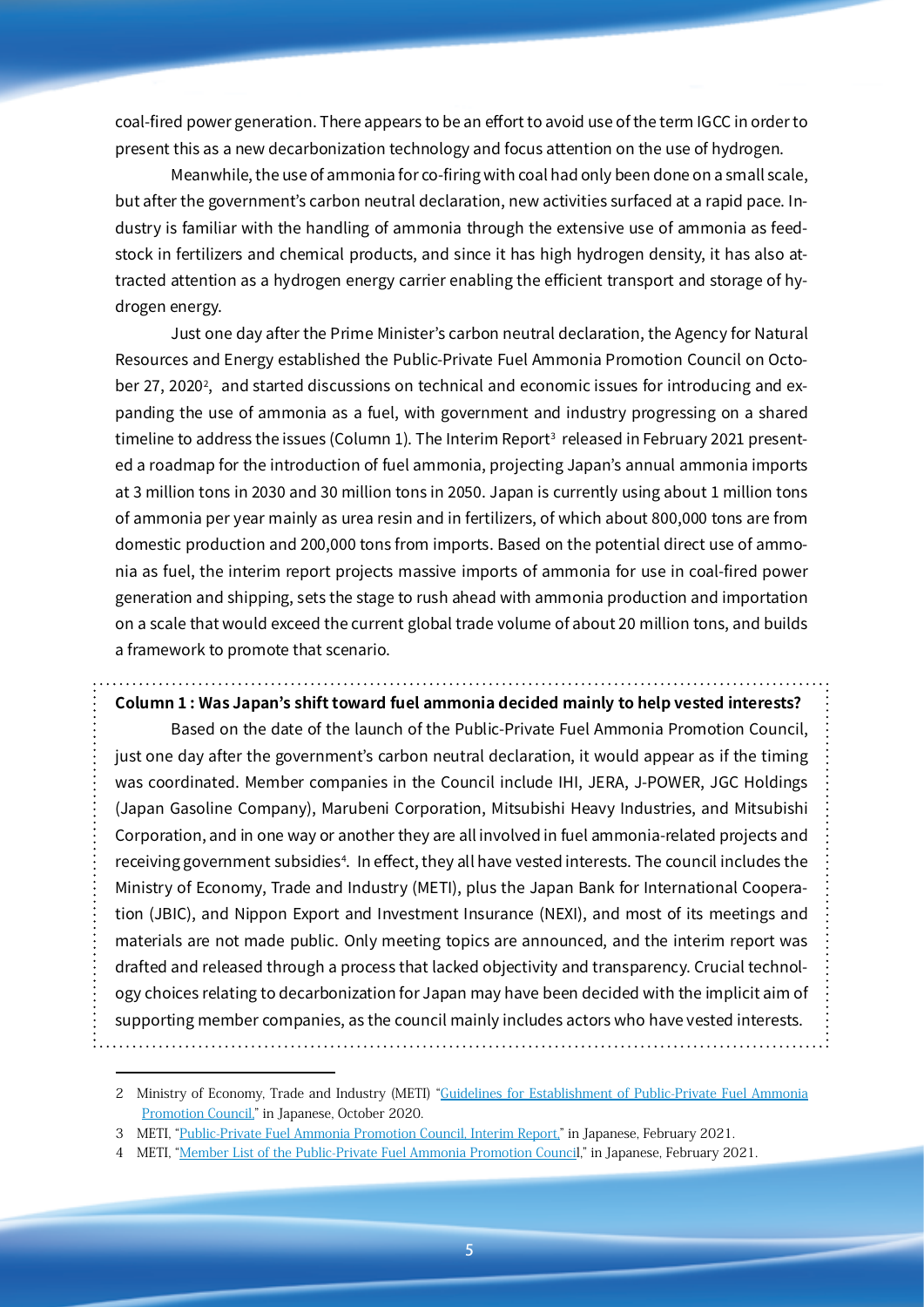#### **(b) Role in Japan's Green Growth Strategy**

The government's Green Growth Strategy Through Achieving Carbon Neutrality in 2050 (updated version), released in June 2021 states that "decarbonization of the power sector is the major premise for achieving carbon neutrality in 2050," but goes on to say "regarding thermal power, the government will pursue its use as an option, presupposing recovery of CO $_2$ ." $^{\mathrm{s}}$  It is surprising that the intention is not to reduce the use of thermal power, but rather, to pursue it. On top of that, the strategy document is sprinkled with policies for technology development, transportation, ports and harbors, and market development, including tax measures and government subsidies to support commercialization and cost reductions of ammonia and hydrogen-powered electricity generation.

The strategy places high expectations on hydrogen power generation as "one of the options of power source in the era of Carbon Neutrality, which may also contribute to stabilization of system as a balancing capacity," also stating that "a full launch of the domestic hydrogen market by creating a large demand in the electric power generation field will be supported," and looks at "export not only to the developed countries where projects are going ahead, but also to Asia with vigorous growth of electric power demand".

The strategy presents ammonia power generation as a decarbonized fuel and as a key to the transition to a hydrogen society, through co-firing with coal, and aims to introduce and promote 20% ammonia co-firing with coal thermal in the short term to 2030, increasing to a 50% mix in the longer term to 2050, proactively promoting technology development to bring that to 100%. Through this, it is aiming for practical application by replacing existing thermal power generation, and it has the intention to spread this technology worldwide.

#### **(c) Japan's Sixth Strategic Energy Plan**

The "Sixth Strategic Energy Plan" decided in October 20216 , states that since it is "difficult to supply all 100% of electricity demand with one type of energy source" it is "necessary to pursue new options that require innovation such as thermal power premised on hydrogen- and ammonia-fired power generation and carbon storage and use through carbon capture, utilization and storage (CCUS)." Based on that, it says that this is "one effective option in terms of promoting decarbonization of electricity sources, since much of the existing power generation equipment such as gas turbines, boilers, desulfurization equipment can still be used as-is," and promotes overcom-

<sup>5</sup> After its initial release on December 25, 2020, a more detailed version was released on June 18, 2021 by the Cabinet Secretariat, Ministry of Economy, Trade and Industry, Cabinet Office, Financial Services Agency, Ministry of Internal Affairs and Communications, Ministry of Foreign Affairs, Ministry of Education, Culture, Sports, Science and Technology, Ministry of Agriculture, Forestry and Fisheries, Ministry of Land, Infrastructure, Transport and Tourism, and Ministry of the Environment. The Ministry of Economy, Trade and Industry led the formulation of the strategy.

<sup>6</sup> METI, Sixth Strategic Energy Plan," to be [posted](https://www.enecho.meti.go.jp/en/category/others/basic_plan/) here, October, 2021.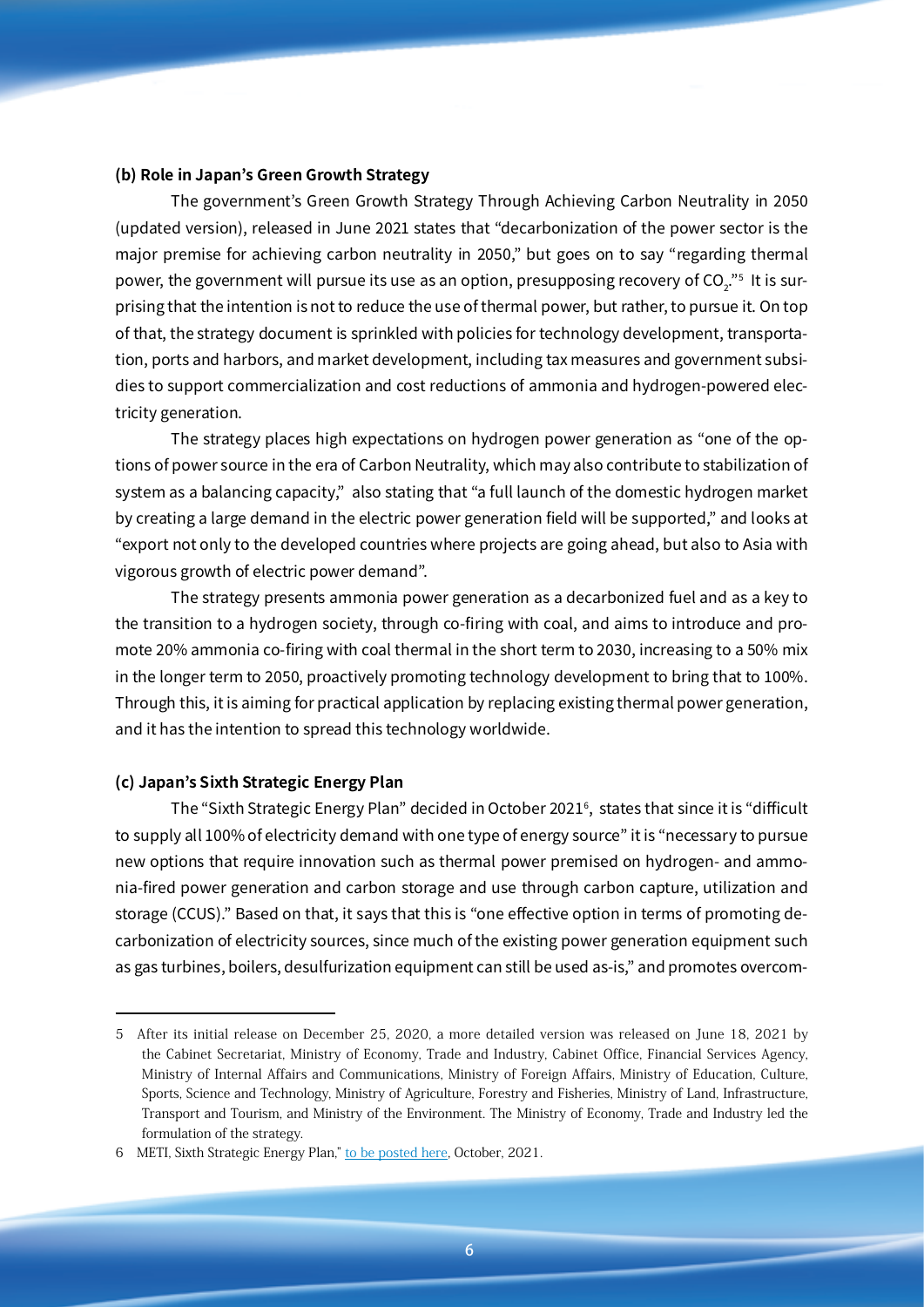ing technical issues so that power generation from hydrogen and ammonia can function as major suppliers and stabilizers of the electrical power system in 2050. By 2030, it envisions introducing and promoting 30% hydrogen co-firing with gas thermal, 100% hydrogen firing, and 20% ammonia co-firing with coal thermal, so that in the fiscal year 2030, hydrogen and ammonia account for about 1% of the electricity mix. As for CCUS and carbon recycling, premised upon the commercialization of CO $_{\rm 2}$  capture and storage (CCS), it promotes the development of suitable sites, technical development, transportation demonstrations, and preparation of the business conditions required for introduction by 2030, and says that CO $_{2}$  emissions from thermal power generation will be reduced.

#### **(2) Policy directions**

#### **(a) Assistance through subsidies**

The public funds are already flowing. Subsidies are already flooding into a variety of R&D and demonstration projects, particularly for hydrogen. The "CO<sub>2</sub>-free Hydrogen Energy Supply-chain Technology Research Association (HySTRA)"7 was established in 2016 to create a hydrogen supply chain, including hydrogen production from brown coal, as well as hydrogen transportation, storage and utilization, with the aim of commercialization by around 2030. Its various projects include the Demonstration Project for Establishment of Mass Hydrogen Marine Transportation Supply Chain Derived from Unused Brown Coal. (Brown coal is low-grade coal that is not generally used in coal-fired power generation due to high moisture content, impurities and low calorific value). HySTAR member J-POWER has received subsidies from Japan's New Energy and Industrial Technology Development Organization (NEDO) and the Australian government to build a demonstration facility to produce hydrogen through brown coal gasification in the Latrobe Valley (Victoria State) in Australia $^{\rm s}$ .

Also, for the move to carbon neutrality in 2050, the government decided to establish the two trillion yen (about US\$17.5 billion) Green Innovation Fund at NEDO and continue with ten years of funding for companies for R&D, demonstration, and social implementation9 . This is a large money subsidy system for large projects budgeted at 20 billion yen or more (about US\$175 million) in total project costs (government portion only). This includes projects such as the "Development of Technologies for Carbon Recycling and Next-Generation Thermal Power Generation / Research, Development and Demonstration of Technologies for Ammonia Co-Firing Thermal Power Generation" program for projects having a total budget of under 10 billion yen (about US\$88 million) over five years to 2025, and combined contracts and/or subsidies under 20 billion yen (about US\$175 million) over five years. A call for proposals was made, and two of Japan's top ther-

<sup>7</sup> The seven members include J-POWER, Iwatani Corporation, Kawasaki Heavy Industries, Shell Japan Limited, Marubeni Corporation, ENEOS Corporation, and Kawasaki Kisen Kaisha ("K" Line).

<sup>8</sup> J-POWER, "Hydrogen production started at coal [gasification](https://www.jpower.co.jp/english/news_release/pdf/news210201e.pdf) and hydrogen refining facility," February 2021.

<sup>9</sup> METI, "Basic Policies for the Project for the Green [Innovation](https://www.nedo.go.jp/content/100936836.pdf) Fund," in Japanese, March 2021.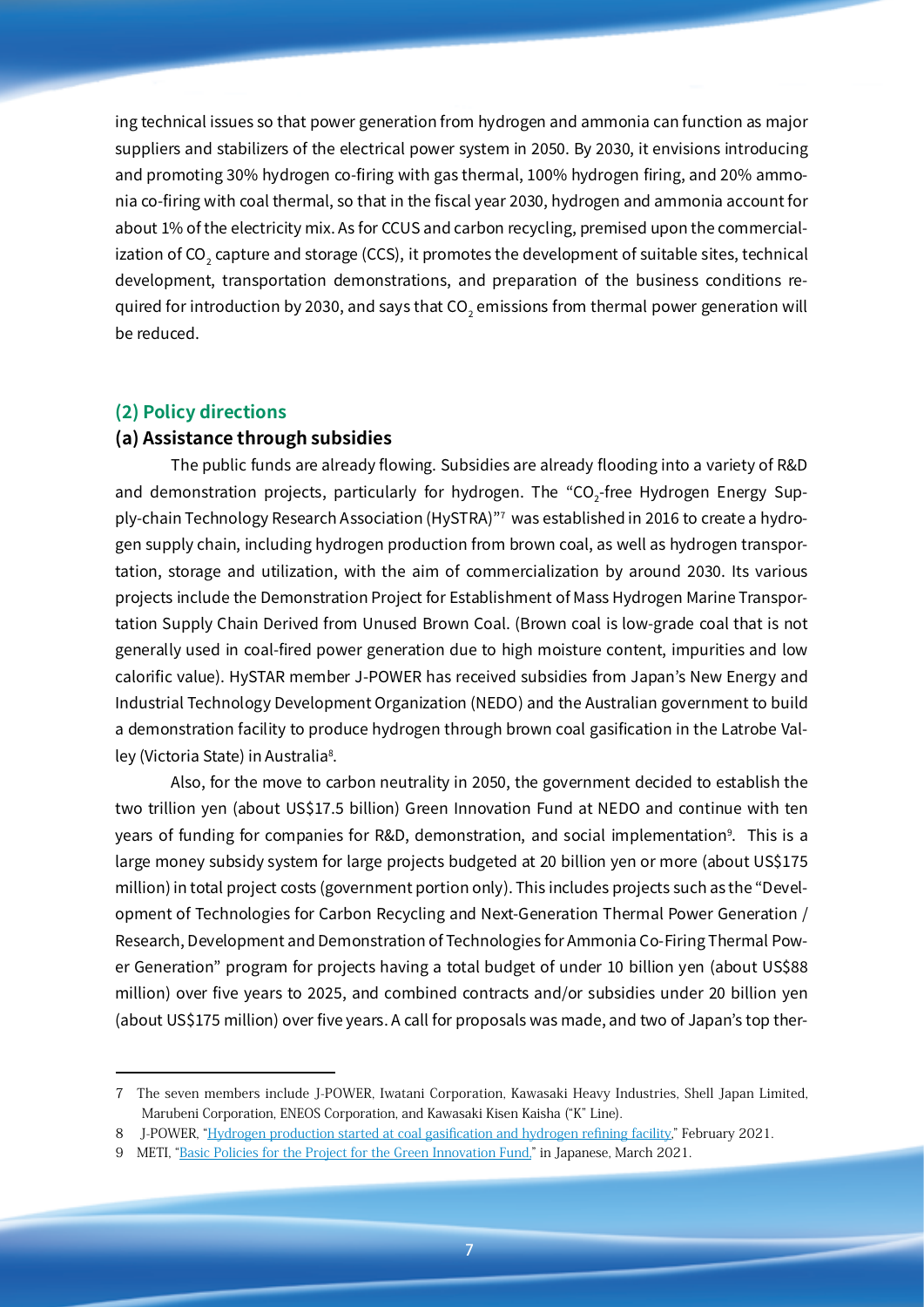mal power companies J-POWER and JERA applied and are receiving this funding.

#### **(b) JOGMEC as a key player**

The Japan Oil, Gas and Metals National Corporation (JOGMEC) was established in 2004 based on the JOGMEC Act, from the integration of its predecessors, the Japan National Oil Corporation and the Metal Mining Agency of Japan. Its capacity to acquire international resources has been bolstered through restructuring three times for the purpose of securing oil supplies, etc. The JOGMEC Act amended in 2020 states that if it is difficult for the private sector to procure fuel for power generation in an emergency, JOGMEC can procure it based on the Electricity Business Act at the request of the Minister of Economy, Trade and Industry. If it becomes difficult to procure fuel for power generation due to the divestment (withdrawal of fossil fuel investments) that has been occurring in recent years, the Minister can request JOGMEC to intervene and procure fuel. In other words, a framework has been created that allows JOGMEC to procure fuel with the sanction and financial assistance of the national government even when the private sector withdraws due to the wave of decarbonization.

One can see signs of JOGMEC's omnipresence in subsidy programs for hydrogen and ammonia power generation. We examine some of them in specific projects described below.

#### **(c) Regulatory loopholes promote ammonia and hydrogen for inefficient coal power**

In July 2020, then-Minister of Economy, Trade and Industry Hiroshi Kajiyama directed his ministry to consider concrete measures such as "new regulatory measures to ensure the fade-out of inefficient coal toward 2030" and "the establishment of mechanisms to induce the early exit of inefficient coal while still securing the required supply capacity for a stable supply." With that, the government at last started to move on measures to curb the use of existing coal power. An April 2021 interim report set a new target for coal power generation efficiency at least 43% for each operator, regardless of the power generation technology being used<sup>10</sup>. In the global momentum to curb the use of coal power and phase out coal, it is a problem that the government response is just to increase power generation efficiency. However, it is further problematic that it allows not only the use of biomass fuel co-firing and by-product gas without considering life cycle  $\mathrm{CO}_2$  emissions, but also to calculate efficiency for co-firing technology with ammonia and hydrogen. Moreover, the report states that "For the time being, from the viewpoint of technological development and dissemination, it does not matter whether or not ammonia or hydrogen is carbon-free (i.e., whether it is derived from non-fossil energy, or from fossil fuel)" (p. 14). This is a reckless arrangement that would consider anything to be green, even if it results in fossil fuel-derived CO $_{\textrm{\tiny{2}}}$  emissions. The proposal was made with measures to reduce the ratio of coal in the electricity mix to 26% in 2030 under the Fifth Strategic Energy Plan. However, the government announced the carbon neutral declaration and emission reduction target of 46% to 50% by 2030, and that was followed by the

<sup>10</sup> Advisory Committee on Natural Resources and Energy "Interim Report of the Working Group to [Consider](https://www.meti.go.jp/shingikai/enecho/denryoku_gas/denryoku_gas/sekitan_karyoku_wg/pdf/20210423_2.pdf) Coal [Power](https://www.meti.go.jp/shingikai/enecho/denryoku_gas/denryoku_gas/sekitan_karyoku_wg/pdf/20210423_2.pdf)," in Japanese, April 2021.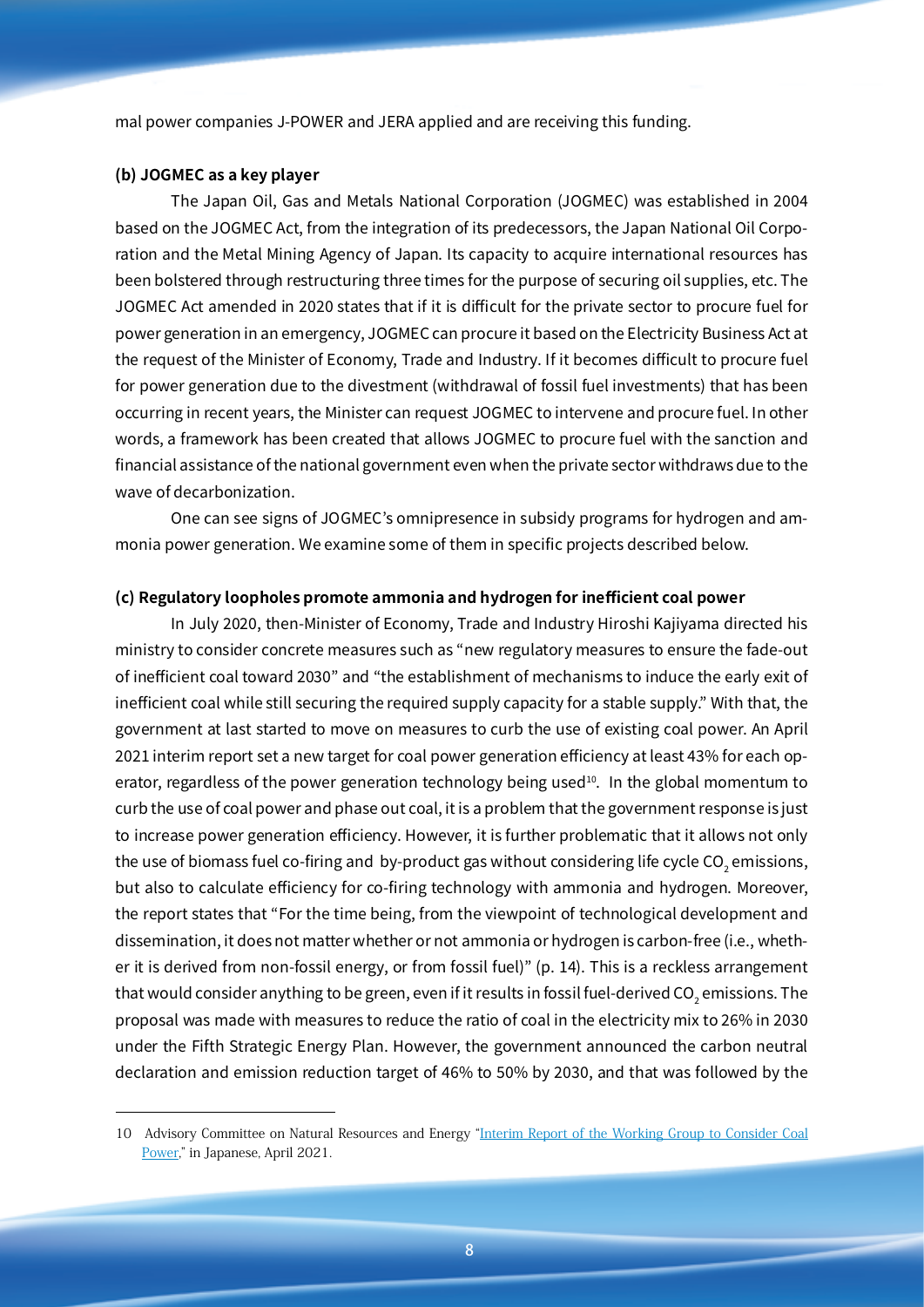Sixth Strategic Energy Plan with the target mix for coal being reduced to 19%. As we see it, the measures based on this proposal give Japan neither a reduction of  $\mathop{\rm CO}_{2}$  emissions from coal nor a proper phase out of inefficient coal power. Bloomberg NEF ([BNEF\)](https://about.bnef.com/japan/), which reports on energy, economy, and environment, has projected that under current policies, coal power will still account for 32% of Japan's electricity in 2030<sup>11</sup>.

# **2. Industry actions**

#### **(1) Thermal power producers**

#### **(a) JERA**

JERA was established in 2015 by TEPCO and Chubu Electric Power Co. In 2019, the two companies fully integrated their thermal power generation businesses, including the value chain of upstream fuel procurement, electricity generation, and wholesale business for electricity and gas. Owning half of the thermal power generation capacity in Japan, this is now Japan's largest thermal power producer -large even on a global scale in terms of fuel volume handled. The "JERA Zero CO $_{\textrm{\tiny{2}}}$  Emissions 2050 $^{\prime\prime}$  announcement was also made in October 2020, closely timed with then-Prime Minister Yoshihide Suga's carbon neutral declaration<sup>12</sup>.

With a target of reducing CO<sub>2</sub> emission intensity by 20% by 2030, the roadmap aims to close and decommission inefficient coal-fired power plants by 2030 and promote offshore wind, as well as co-firing of ammonia with coal or hydrogen with gas-fired power generation, aiming for ammonia and hydrogen exclusively in 2050 (while using carbon offsets or CO<sub>2</sub>-free LNG for any portion that cannot be 100% ammonia and hydrogen in 2050). In May 2021, with a four-year grant from NEDO for June 2021 to March 2025, JERA launched a project to co-fire coal and ammonia at Unit 4 (1GW) of the Hekinan Thermal Power in Aichi Prefecture, aiming to achieve co-firing with 20% ammonia in the fuel mix in 202413. JERA is responsible for ammonia procurement and construction of related facilities such as storage tanks and vaporizers, while IHI's role is to develop burners to be used in the demonstration. The press release presents this as the world's first demonstration project for a large volume of ammonia to be co-fired in a large-scale commercial coal-fired power plant. Meanwhile, no details have been provided yet regarding hydrogen co-firing with gas, including the timing of any demonstration project. To secure ammonia as fuel, JERA also has an agreement to collaborate with Malaysia's state-owned oil and natural gas company Petronas and Norwegian fertilizer giant Yara International to build an ammonia supply chain.

<sup>11</sup> Miho Kurosaki presentation, "Carbon neutral growth strategy: Challenges and path to achievement" (BNEF Japan Forum 2021, September, 2021).

<sup>12</sup> ERA, "JERA Zero [Emissions](https://www.jera.co.jp/corporate/zeroemission/) 2050," October 2020.

<sup>13</sup> JERA, "JERA and IHI to Start a [Demonstration](https://www.jera.co.jp/information/20210524_677) Project Related to Ammonia Co-firing at a Large-Scale Commercial [Coal-Fired](https://www.jera.co.jp/information/20210524_677) Power Plant," May 2021.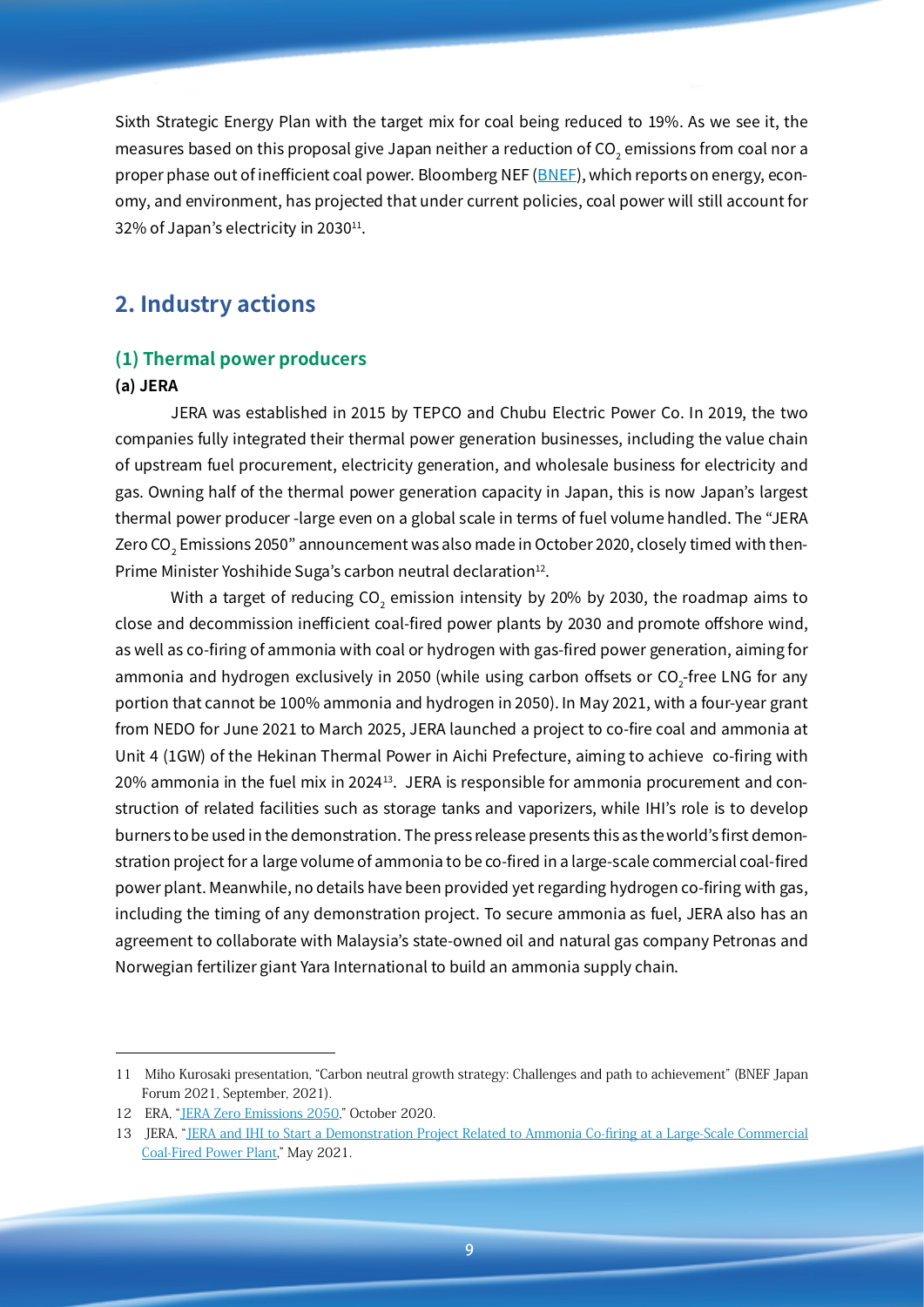#### **(b) J-POWER**

J-POWER, the next largest thermal power producer in Japan after JERA, announced "Blue Mission 2050" in February 2021 $^{\rm 14}$ . With the target of reducing CO $_2$  emissions by 40% by 2030 and making its power generation business carbon-neutral by realizing carbon-free hydrogen power generation by 2050, the plan is to promote renewable energy while phasing out and reducing aging coal-fired power plants, as well as to promote the Ohma Nuclear Power Plant Project currently under construction, to produce and supply hydrogen, and promote electricity generation from hydrogen. However, activities currently being promoted are for hydrogen production and electricity generation using coal gasification technology on projects such as an Australian brown-coal hydrogen pilot demonstration project and a CO $_2$  storage demonstration and technology development project. The company is working on the Osaki CoolGen Project, a coal-gasification fuel-cell combined power generation demonstration project which started in 2012 with the aim of promoting "innovative low-carbon coal power generation," and is expecting to proceed to use that technology to generate electricity with hydrogen. But ultimately, if hydrogen is being produced from coal, CO $_2$  will be emitted. As for the CO $_2$  that is emitted, the company is saying the plant would be "CO<sub>2</sub>-free" on the premise that carbon can be stored in Japan or overseas. However, its feasibility is by no means assured.

The Matsushima Thermal Power Plant that started operating in 1981 in Saikai City, Nagasaki Prefecture is J-POWER's oldest power plant. In April 2021, the company announced the GEN-ESIS Matsushima Project to install coal gasification equipment to produce fuel gas and generate electricity<sup>15</sup>. The environmental impact assessment process began in September 2021, with plans for construction to start in 2024, and operational launch slated for 2026<sup>16</sup>. As mentioned above, since the government has a policy of phasing out inefficient coal power, one would expect older power plants like this one to be shut down quickly, but with new projects like this one being dubbed the "first step toward the goal" of hydrogen power generation under this plan, the company is promoting a project to further extend the life of the company's oldest coal-fired power plant.

#### **(c) Other companies joining the fray**

Other companies are also rushing into initiatives including resource and supply chain development related to hydrogen and ammonia, as well as CCUS.

Since 2014, Mitsubishi Corporation has participated in the LNG Canada project, which aims to be the first export of Canadian shale gas, and involves a shale gas development in an inland region of British Colombia and a 670 km pipeline to connect to a terminal on the west coast for export to Asia<sup>17</sup>. Although critics of pointed out violations of human rights of First Nations as

<sup>14</sup> J-POWER, "Blue [Mission](https://www.jpower.co.jp/english/bluemission2050/) 2050," February 2021.

<sup>15</sup> J-POWER, "J-POWER Starts Preparation for [Environmental](https://www.jpower.co.jp/english/news_release/pdf/news210416_2e.pdf) Impact Assessment of GENESIS Matsushima Plan" April 2021; Kiko Network, "Send in your comments on the GENESIS [Matsushima](https://www.kikonet.org/wp/wp-content/uploads/2021/10/0a8fadfbe2c5aff6a800d225b65524c7.pdf) Project," in Japanese, October 2021.

<sup>16</sup> J-POWER, ["Environmental](https://www.jpower.co.jp/sustainability/environment/assessment/matsushima.html) Assessment for GENESIS Matsushima Project," in Japanese, September 2021.

<sup>17</sup> Mitsubishi Corporation website, Montney shale gas [development](https://www.mitsubishicorp.com/jp/en/bg/natural-gas-group/project/montney-shale-gas-and-lng-canada/) project/LNG Canada project.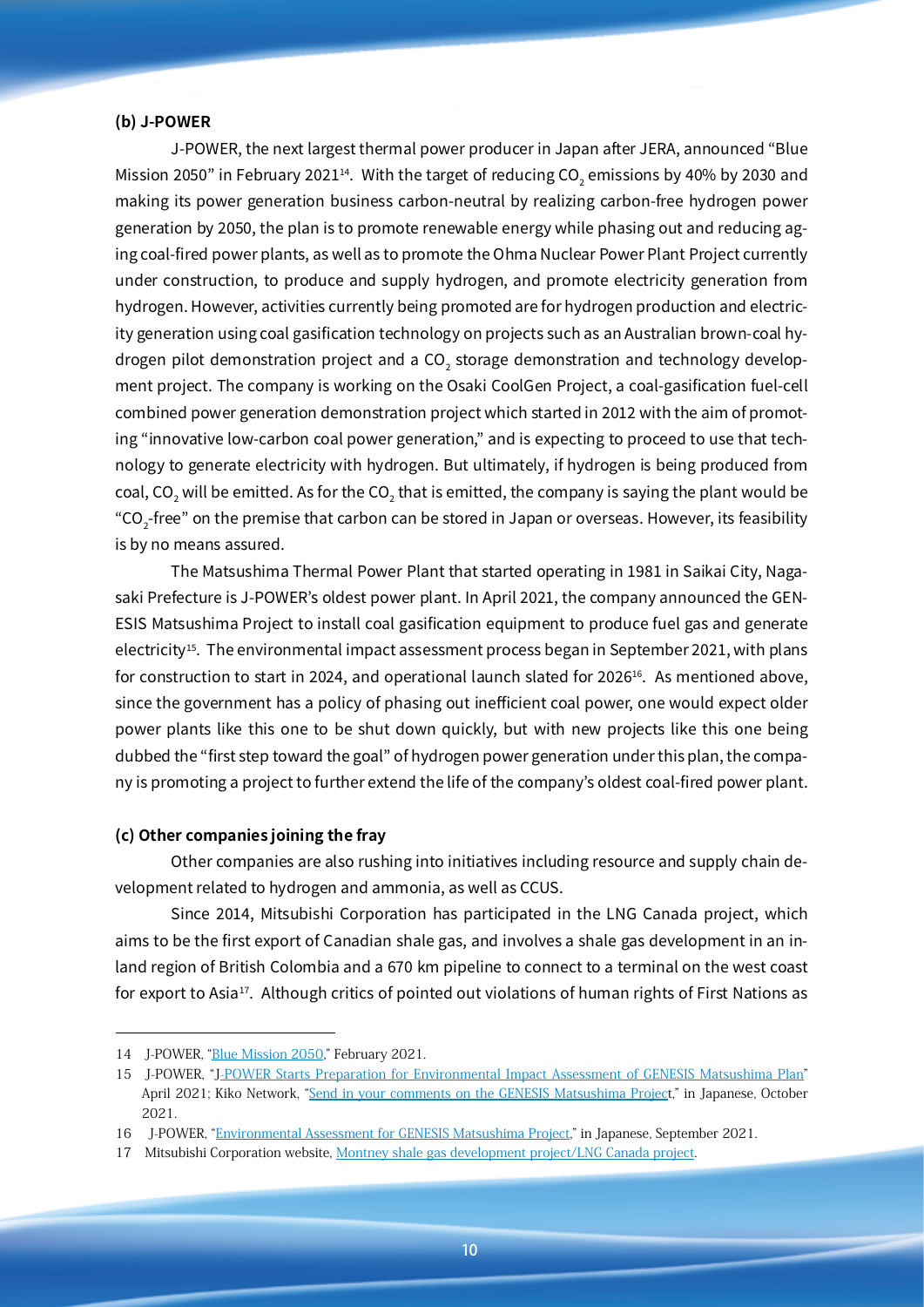well as destruction of the environment<sup>18</sup>, JERA and Tokyo Gas have reached a basic agreement to purchase LNG from this project, and JOGMEC is to provide loan guarantees, while both public and private Japanese financial institutions are also planning to provide financing. In August 2021, Mitsubishi Corporation and a business consortium received approval for an LNG project development project in Indonesia<sup>19</sup>. The project is anticipated to increase natural gas production. In September 2021, Mitsubishi Corporation together with the Anglo-Dutch multinational oil and gas company Royal Dutch Shell announced plans to build a hydrogen production facility near the Canadian city of Edmonton, Alberta, and use natural gas purchased from local suppliers and Shell to produce hydrogen, convert it into ammonia, import it into Japan, and supply it as fuel ammonia (Fig. 1)<sup>20</sup>.

Mitsui & Co. and JOGMEC have agreed to conduct a joint survey on CCS with a view to commercialize clean fuel ammonia production in Western Australia. A contract has been signed between MEPAU (100% subsidiary of Mitsui & Co.) and JOGMEC. As well, MEPAU has agreed with WesCEF on a commercial feasibility study on fuel ammonia production in Western Australia, and the two companies have exchanged a memorandum of understanding. Specifically, the intention is to reform natural gas produced in the Waitsia gas field, store the CO $_2^{}$  emitted in the process in a waste gas field, to produce and export clean fuel ammonia<sup>21</sup>.

ITOCHU Corporation, in collaboration with the Irkutsk Oil Company, JOGMEC, and TOYO Engineering, is designing the concept of producing hydrogen and ammonia from natural gas from oil fields in eastern Siberia in Russia, and is considering using rail and a pipeline to transport ammonia inland (Fig. 2). At the same time, it plans to establish a blue ammonia value chain in combination with enhanced oil recovery (CO<sub>2</sub>-EOR) to increase oil production<sup>22</sup>.

Marubeni, together with JOGMEC, Hokuriku Electric Power Co., and Kansai Electric Power Co., is conducting a commercial feasibility survey for the entire supply chain to produce ammonia from Australian natural gas, transport it to Japan by ship, and supply it for power generation and marine fuel use. CO $_2$  emitted in the process of ammonia production is to be converted to clean fuel  $\,$ by technologies including CCUS<sup>23</sup>.

With a METI grant for quality infrastructure, IHI joined with Petronas Gas & New Energy (a subsidiary of Malaysia's state-owned oil and gas company Petronas) and TNB Genco (a subsidiary of Malaysia's leading electric power company TNB) to begin assessing technology for co-firing am-

<sup>18</sup> FoE Japan website, LNG [Canada](https://www.foejapan.org/aid/jbic02/lngcanada/background.html) Project. in Japanese.

<sup>19</sup>  Mitsubishi Corporation, SKK Migas approved Plan of Development for Ubadari Field and Vorwata CCUS at Tangguh LNG Project," August 2021. Consortium includes INPEX Corporation, Mitsui & Co., Sumitomo Corporation, Sojitsu Corporation.

<sup>20</sup> Mitsubishi [Corporation](https://www.mitsubishicorp.com/jp/en/pr/archive/2021/html/0000047710.html), "Mitsubishi Corporation and Shell sign MoU to collaborate on hydrogen plans in [Alberta](https://www.mitsubishicorp.com/jp/en/pr/archive/2021/html/0000047710.html)," September 2021.

<sup>21</sup> Mitsui & Co., "Joint [Feasibility](https://www.mitsui.com/jp/en/topics/2021/1242033_12171.html) Study for Creation of a Supply Chain of Low Carbon Ammonia in Western [Australia](https://www.mitsui.com/jp/en/topics/2021/1242033_12171.html)," October 2021.

<sup>22</sup> ITOCHU Corporation, "Initiation of Joint [Feasibility](https://www.itochu.co.jp/en/news/press/2021/210707.html) Study in Phase 2 of Blue Ammonia Value Chain between [Eastern](https://www.itochu.co.jp/en/news/press/2021/210707.html) Siberia and Japan," July 2021.

<sup>23</sup> Marubeni, "Feasibility Study on [Establishing](https://www.marubeni.com/en/news/2021/release/20210720E.pdf) a Clean Fuel Ammonia Supply Chain from Australia to Japan," July 2021.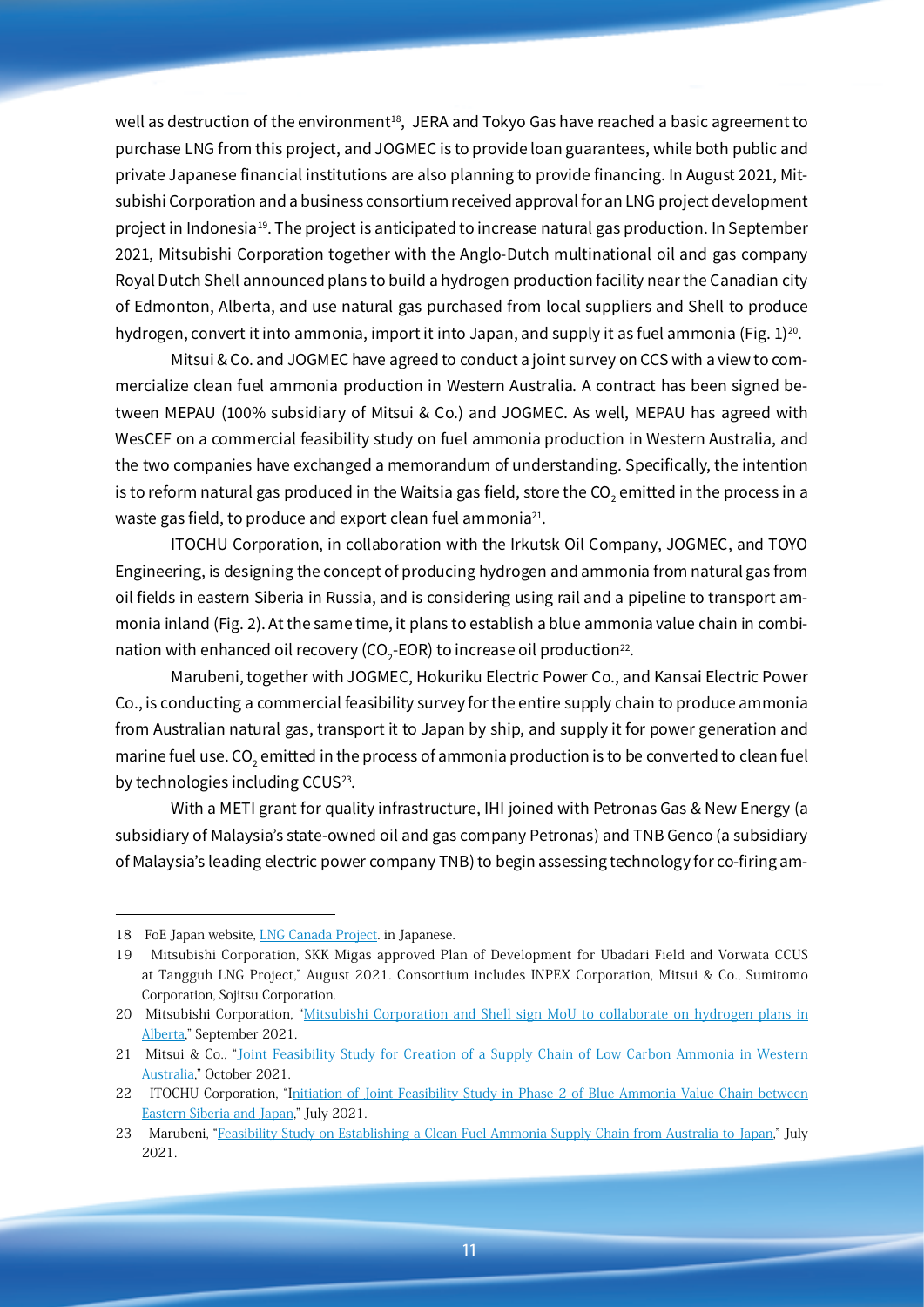monia at coal power stations in Malaysia and evaluating technologies and economic viability across the entire supply chain, including the production of "green ammonia" from renewable energy sources and "blue ammonia" from natural gas<sup>24</sup>. JERA has signed a memorandum of understanding with Petronas to cooperate on the production and supply of ammonia and hydrogen. Furthermore, in April 2019, the Clean Fuel Ammonia Association was established with the aim of "building a value chain for CO $_2$ -free ammonia," and all related businesses are participating.

Today we are seeing electric power companies, trading companies, plant manufacturers, and others scrambling to get into hydrogen and ammonia-related businesses. However, the reality is that these businesses are essentially an extension of the fossil fuel development business.



Fig. 1. Map of locations of Mitsubishi Corporation's hydrogen plant construction sites for the supply of fuel ammonia. Source: Prepared by Kiko Network based on Mitsubishi Corporation website.



Fig. 2. Map of ITOCHU Corporation's hydrogen and ammonia production from natural gas from eastern Siberia, and inland transport routes. Source: Prepared by Kiko Network based on ITOCHU Corporation website.

24 IHI, "IHI and Partners Launching Ammonia Co-Firing Technology Feasibility [Assessments](https://www.ihi.co.jp/en/all_news/2021/resources_energy_environment/1197552_3360.html) at Coal Power Stations in Malaysia with Partners and for Other Companies to Establish Local [Carbon-Free](https://www.ihi.co.jp/en/all_news/2021/resources_energy_environment/1197552_3360.html) Ammonia Supply Chain," October, 2021.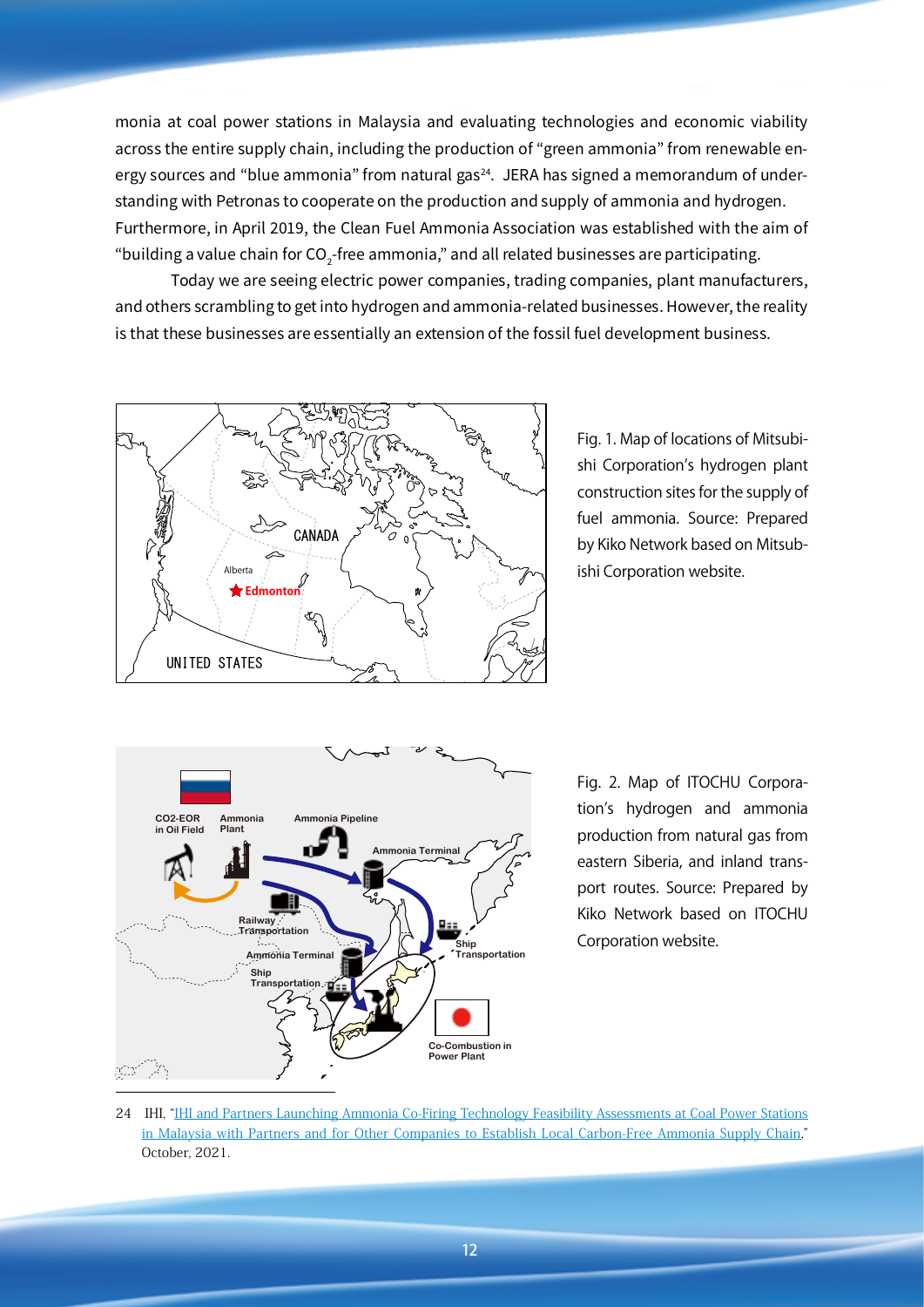#### **(d) Financial institutions and insurance companies**

In response to the international push to decarbonize, Japan's three megabanks have already announced policies to stop investing in coal power. They have also declared policies of calculating GHG emissions in their investment and loan portfolios, and are expected to continue setting medium-term targets and formulating indicators in line with the Paris Agreement's 1.5°C goal and carbon neutrality by 2050.

Nevertheless, they have also revealed policies of supporting innovations such as ammonia and hydrogen technologies. Among non-life insurance companies, Tokio Marine Holdings Inc. has placed restrictions on coal mine development (thermal coal), but allows exceptions for innovative technologies and methods (Table 1). If, in the name of supporting the transition, the support is provided without the banks properly verifying whether or not the projects will produce credible  $\rm CO_{2}$  emission reductions, there is a serious risk that it will fail to result in substantial emission reductions, or even increase investment and financing for fossil fuel projects that are highly problematic as responses to climate change, and keep coal power running. In particular, strict measures are needed to ensure that bank support for hydrogen, ammonia and CCUS projects does not end up being a loophole in policies intended to reduce coal power credit balances to zero.

| Financial institution                                                                                 | Innovation support policies                                                                                                                                                                                                                                                                                                                                                                                                                              |  |  |
|-------------------------------------------------------------------------------------------------------|----------------------------------------------------------------------------------------------------------------------------------------------------------------------------------------------------------------------------------------------------------------------------------------------------------------------------------------------------------------------------------------------------------------------------------------------------------|--|--|
| Mitsubishi UFJ Financial Group,<br>"Integrated Report 2021," March<br>2021.                           | * Strengthen financing to realize innovation in hydrogen, next-<br>generation energy and carbon recycling, etc.<br>* Regarding innovation, consider and implement new financial<br>service schemes in tandem with customers, with the aim of<br>supporting new business endeavors, including R&D and verification<br>testing, to contribute to the realization of carbon neutrality                                                                      |  |  |
| Mizuho Financial Group<br>"Strengthening our sustainability<br>action," May 2021.                     | * If a proposed coal-fired power plant is essential for a country's<br>stable supply of energy and will contribute to a reduction of<br>GHG emissions by replacing an existing power plant, we may<br>provide financing or investment for the project, based on careful<br>consideration.<br>* Continue to support development of innovative, clean, and<br>efficient next generation technology $\cdots$ for the transition to a low-<br>carbon society |  |  |
| Sumitomo Mitsui Financial Group<br>"TCFD Report 2021,"<br>October 3, 2021                             | * Support R&D that contributes to carbon neutrality, including<br>carbon capture and storage (CCS)                                                                                                                                                                                                                                                                                                                                                       |  |  |
| Tokio Marine Holdings Inc.,<br>Revision of "Tokio Marine: Our<br>Climate Strategy"<br>September, 2021 | * Will carefully consider exceptions for (thermal) coal mining<br>projects, limiting the scope only to projects with the innovative<br>technologies and approaches necessary to achieve the goals of the<br>Paris Agreement.                                                                                                                                                                                                                             |  |  |

Table 1. Innovation support policies of three megabanks and Tokio Marine Holdings, Inc.

Prepared by Kiko Network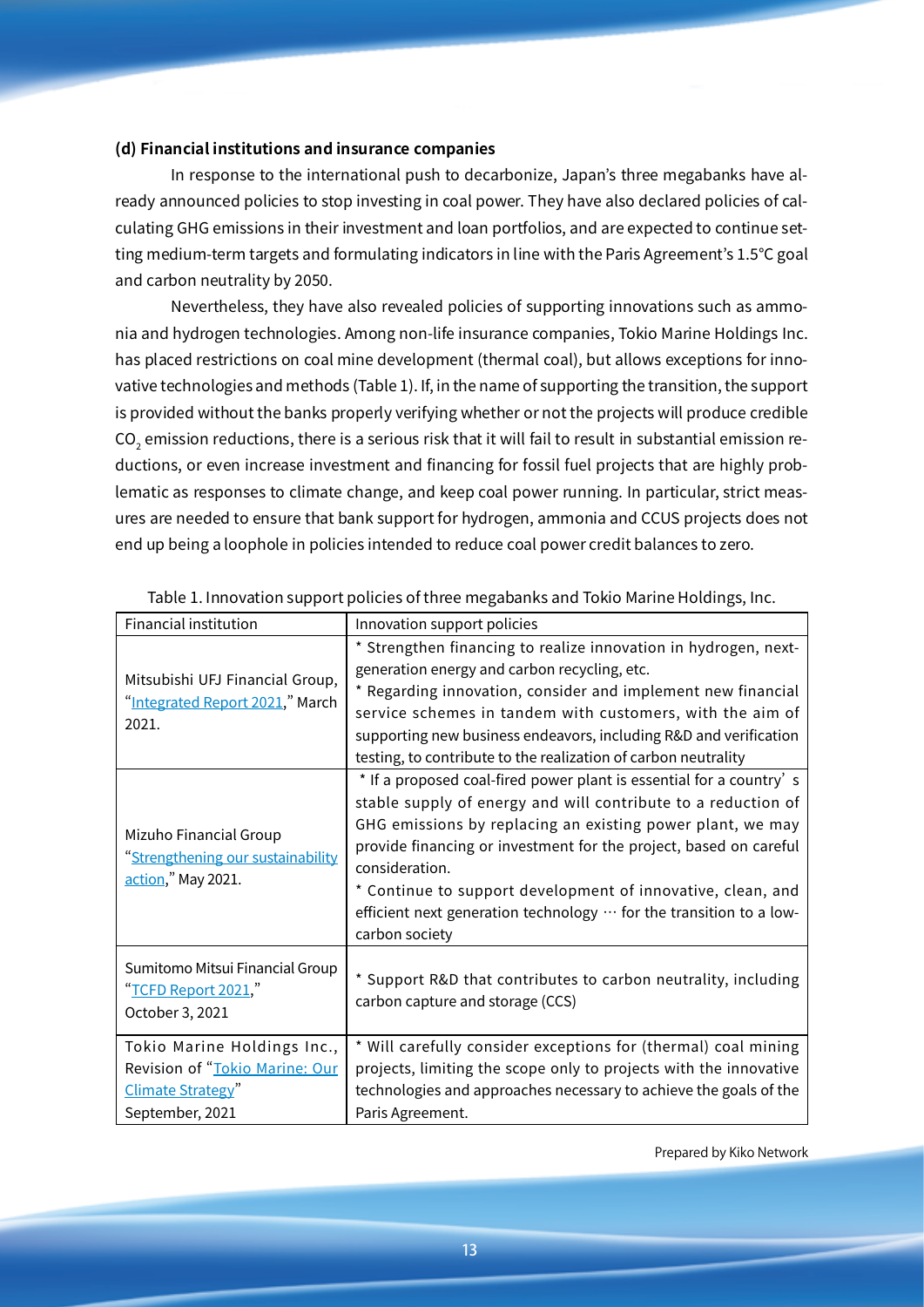# **3. Constraints on the climate**

#### **(1) Coal- and LNG-fired power generation in Japan today**

To date, Japan has continued to increase its use of and reliance on coal and liquefied natural gas (LNG) for power generation. In the fiscal year 2019, coal accounted for 32% and LNG 37% of the electricity mix. Coal-fired power generation alone accounts for nearly a quarter of Japan's total CO $_{\rm 2}$  emissions and is the largest source of its emissions. After the Fukushima Daiichi nuclear accident in 2011, construction went ahead on many new power plants, most of which used coal as a power source. Plans surfaced for 50 new coal-fired generation units starting in 2012, 17 of which have been canceled at the planning stage, but more than 20 have started operating, and 9 are currently under construction<sup>25</sup>.

According to power supply plans based on notifications from electric utilities compiled by the Organization for Cross-regional Coordination of Transmission Operators (OCCTO), the installed capacity of coal and LNG is expected to be higher in 2030 than it is today. From this one can deduce that operators are trying to increase the amount of coal power, with the anticipation that coalfired power generation costs will stay relatively low and without considering the likelihood of new regulatory measures being imposed. There is a significant difference in trends for coal and LNG. The fleet capacity factor (or utilization rate) of coal-fired power plants in 2030 is expected to remain extremely high at 65%, but drop to 35% for LNG. If circumstances go according to plan, the amount of electricity generated (transmission side) in 2030 will be 302.2 TWh (34% of the power mix) from coal and 256.5 TWh (29%) from LNG.

In Japan's Sixth Strategic Energy Plan, the government plans to revise the power mix in 2030 to reduce coal from the original 26% to 19% and LNG from 27% down to 20%. However, the transmission operators' supply plans as compiled by OCCTO tell a completely different story. Furthermore, as described below, the plans completely fall short of what is needed when considering the reduction levels required to address the climate crisis.

#### **(2) Coal phase-out by 2030 needed to limit warming to 1.5°C**

The climate crisis is intensifying. The United Nations Environment Programme (UNEP) has stated that GHG emissions in 2019 were 52.4 Gt-CO<sub>2</sub>e, with CO<sub>2</sub> emissions alone at 38 Gt-CO<sub>2</sub>, but global GHG emissions must be halved about 25 Gt-CO<sub>2</sub>e by 2030 to be 1.5°C consistent<sup>26</sup>. In addition, the latest scientific findings of the Working Group 1 report for the Sixth Assessment Report of the Intergovernmental Panel on Climate Change (IPCC), released in August 2021, show in detail that that if the temperature rise exceeds 1.5°C, the impacts will be so serious they could overwhelm human society's capacity to respond. The report also makes it clear that the remaining carbon budget (allowable emissions) of CO $_2$  to keep the temperature rise to  $1.5^{\circ}$ C ranges between

<sup>25</sup> Japan Beyond Coal, [power](https://beyond-coal.jp/en/map-and-data/) plant map & data, as of September 2021.

<sup>26</sup> UNEP, **[Emission](https://www.unep.org/emissions-gap-report-2020) Gap Report 2020**, p.25-28.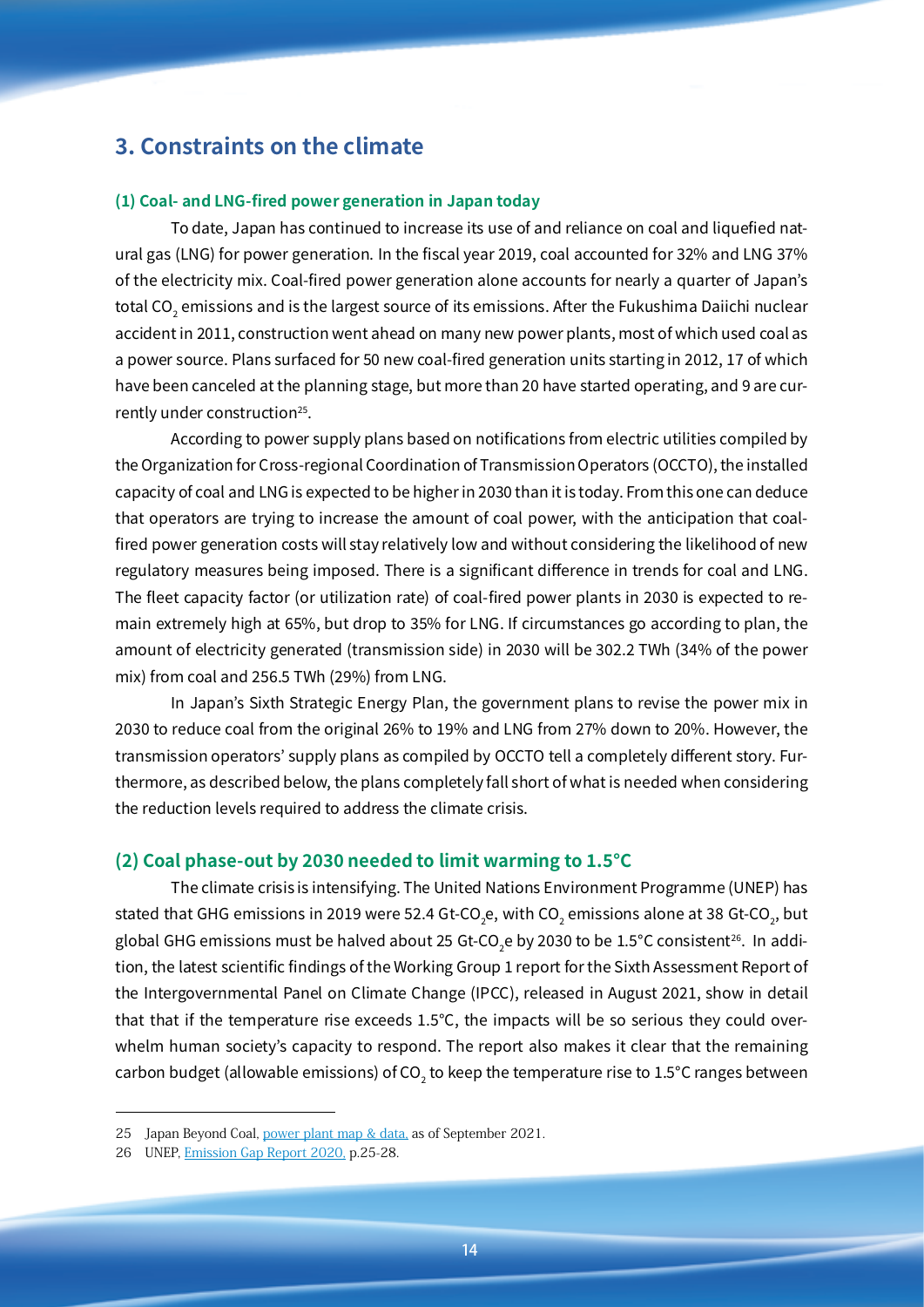300 Gt-CO $_2$  (83% likelihood) and 400 Gt-CO $_2$  (67% likelihood). If we continue emitting at the current rate, the remaining carbon budget will be exhausted.

Climate Analytics, a climate think tank, pointed out early on that in order to be compatible with the 1.5°C goal, developed countries would need to phase out coal-fired power generation by 2030, and the rest of the world would have to do so by 2040<sup>27</sup>. In its Net Zero by 2050"<sup>28</sup> report released in May 2021, the International Energy Agency (IEA) sets out a roadmap for fossil fuels in the energy sector to be significantly reduced and mostly replaced by renewable energy. The roadmap states that no new investment is needed for the supply of fossil fuel, and that coal-fired power generation needs to be phased out. As a milestone to 2050, the roadmap shows that all unabated coal-fired power plants (those that do not have carbon capture and storage technology, or CCS) in developed countries need to be phased out by 2030, with net zero achieved in the electric power sector in developed countries by 2035, and all unabated thermal power generation (coal and gas without CCS) phased out by 2040. It is basically a given that coal-fired power generation must be completely phased out.

# **4. Problems with hydrogen and ammonia**

#### (1) CO<sub>2</sub> emissions and reductions with hydrogen and ammonia

Hydrogen and ammonia do not emit  $\mathop{\rm CO}_{2}$  during electricity generation, so domestic emissions during generation will be reduced accordingly if they are co-fired with thermal power generation. However, if hydrogen and ammonia are produced from fossil fuels, CO $_2$  will be emitted during production. As described above, the presumed production of hydrogen and ammonia is based on fossil fuels such as brown coal (lignite) in Australia and LNG in Russia and Canada, so even if emissions are reduced domestically in Japan, CO $_2$  would still be emitted in the other countries. Hence, the apparent reductions in Japan would just be an illusion. Below we make an estimate of the CO $_2$  emission reduction effects of fossil fuel-derived hydrogen and ammonia based on certain  $\,$ assumptions.

#### (a) Estimated CO<sub>2</sub> emissions from ammonia co-firing with coal

Based on material from the Ministry of the Environment and other sources, total emissions per ton of ammonia produced would be 1.58 t-CO<sub>2</sub>, considering emissions associated with raw materials and emissions from machinery and thermal use during production (Table 2) $^{29}$ .

<sup>27</sup>  Climate Analytics, "Global and regional coal phase-out requirements of the Paris Agreement: Insights from the IPCC Special Report on 1.5°C," September 2019.

<sup>28</sup> IEA, "Net Zero by 2050: Roadmap for the Global Energy Sector," May 2021.

<sup>29</sup> While METI does not provide the basis for its numbers, the "Blue Ammonia Production [Technology](https://www.meti.go.jp/policy/tech_evaluation/e00/03/r03/J114.pdf) [Development"](https://www.meti.go.jp/policy/tech_evaluation/e00/03/r03/J114.pdf) Technical evaluation report (preliminary evaluation) for research and development program for budget request [documentation](https://www.meti.go.jp/policy/tech_evaluation/e00/03/r03/J114.pdf) for FY2022" report (in Japanese) states that even state-of-the-art equipment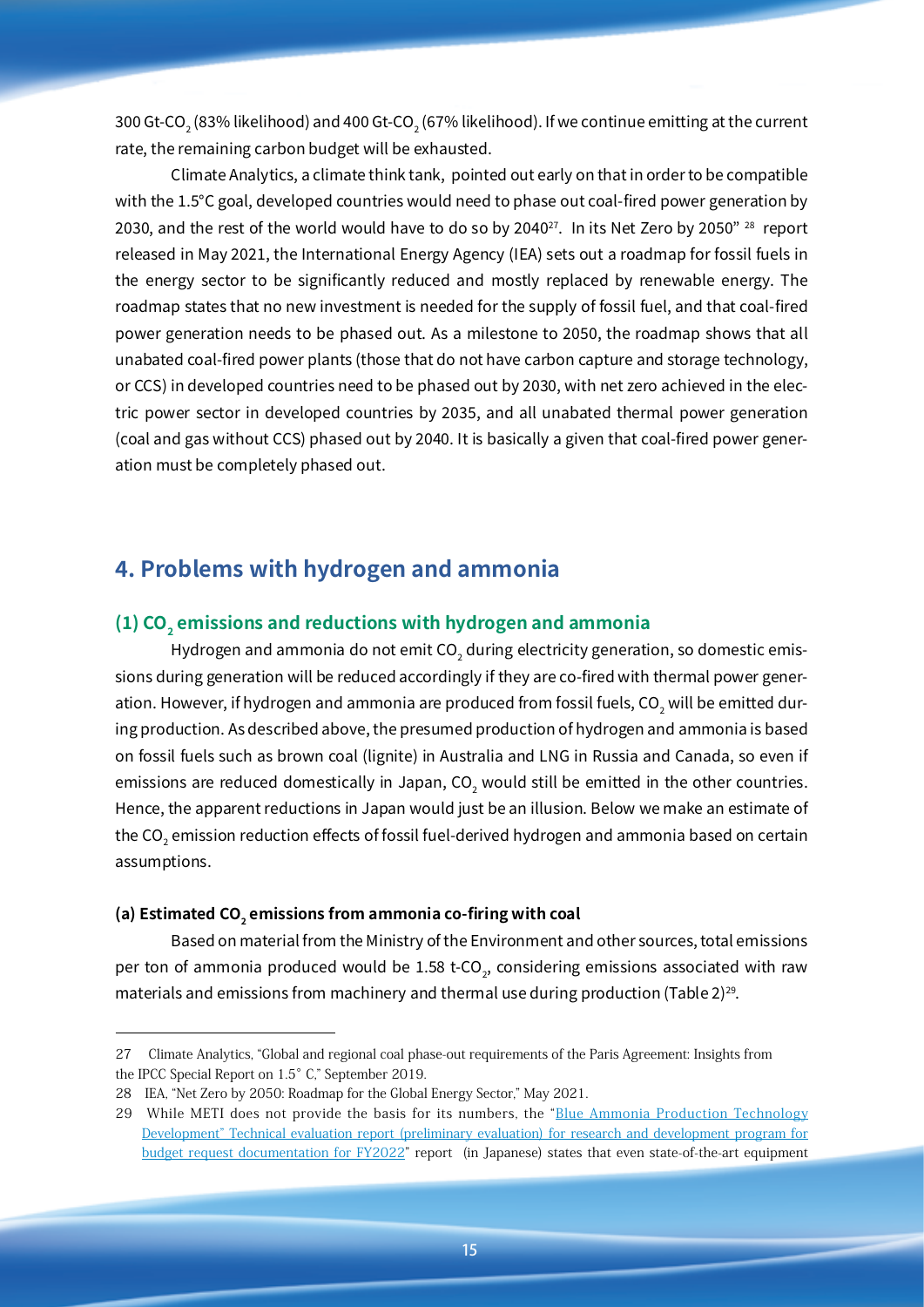| Emissions from raw       | Emissions from processing (B) | Total $CO2$ emissions |
|--------------------------|-------------------------------|-----------------------|
| materials production (A) |                               | $(A+B)$               |
| -1.14                    | 0.44                          | 1.58                  |

| Table 2. CO $_{_2}$ emissions per ton of ammonia produced (t-CO $_{_2}\!$ ) |  |  |
|-----------------------------------------------------------------------------|--|--|
|-----------------------------------------------------------------------------|--|--|

Note: Estimates are based on calculations by Japan's Ministry of the Environment<sup>30</sup>. However, emissions would be about 35% higher if calculated based on  $CO<sub>2</sub>$  emissions from Japan's ammonia production.

Prepared by Kiko Network

Based on this, if a 20% ammonia fuel mix is co-fired in a 1 GW ultra-supercritical (USC) coal-fired power plant, CO $_2$  emissions would be lower by 20%, as ammonia does not emit CO $_2$  at the power generation stage. However, it is difficult to expect commercial applications of CCUS to be available by 2030, so CO $_2$  will be emitted in the producing country when ammonia is produced. If emissions are counted without CCUS, the reduction in CO $_2$  emissions by 20% co-firing with ammonia only comes to about 4% (Table 3, Fig. 3).

|                                                                |                                          | Fuel    | Units | Coal<br>only | 20%<br>co-fired | 50% co-<br>fired | Ammonia<br>only  |
|----------------------------------------------------------------|------------------------------------------|---------|-------|--------------|-----------------|------------------|------------------|
| CO <sub>2</sub><br>emissions                                   | Co-firing ratio                          | Coal    | $\%$  | 100          | 80              | 50               | $\mathbf 0$      |
|                                                                | (calorific<br>value)                     | Ammonia | $\%$  | $\mathbf 0$  | 20              | 50               | 100              |
| from                                                           | Consumption                              | Coal    | Mt    | 2.12         | 1.69            | 1.06             | 0                |
| power<br>generation                                            |                                          | Ammonia | Мt    | $\mathbf{0}$ | 0.49            | 1.23             | 2.46             |
|                                                                | $CO2$ emissions/year                     |         | Mt    | 4.92         | 3.93            | 2.46             | $\mathbf{0}$     |
| CO <sub>2</sub><br>emissions<br>during<br>ammonia<br>productio | $CO2$ emissions/yea                      |         | Mt    |              | 0.78            | 1.95             | 3.90             |
|                                                                | $CO2$ emissions/year<br>(reduction rate) |         | Mt    | 4.92         | 4.71<br>$(-4%)$ | 4.41<br>$(-10%)$ | 3.90<br>$(-21%)$ |

Table 3. Case study of  $\mathrm{CO}_2$  emissions from co-firing with ammonia (1 GW coal-fired power plant)

Note: Total annual power generation assumed to be 6,132 GWh. Prepared by Kiko Network

emits 1.6 tons of  $CO<sub>2</sub>$  to produce 1 ton of ammonia.

<sup>30</sup> Ministry of the Environment, "Greenhouse Gas Emission Calculation, Reporting Manual (Ver4.7)" Vol. 2, p. II-57, Ministry of the Environment, Calculation, Reporting of Greenhouse Gas Emissions, Sequestration, IPPU Sector "2.B.1. Ammonia [Production](https://www.env.go.jp/earth/ondanka/ghg-mrv/methodology/material/methodology_2B1_2020.pdf)" (in Japanese).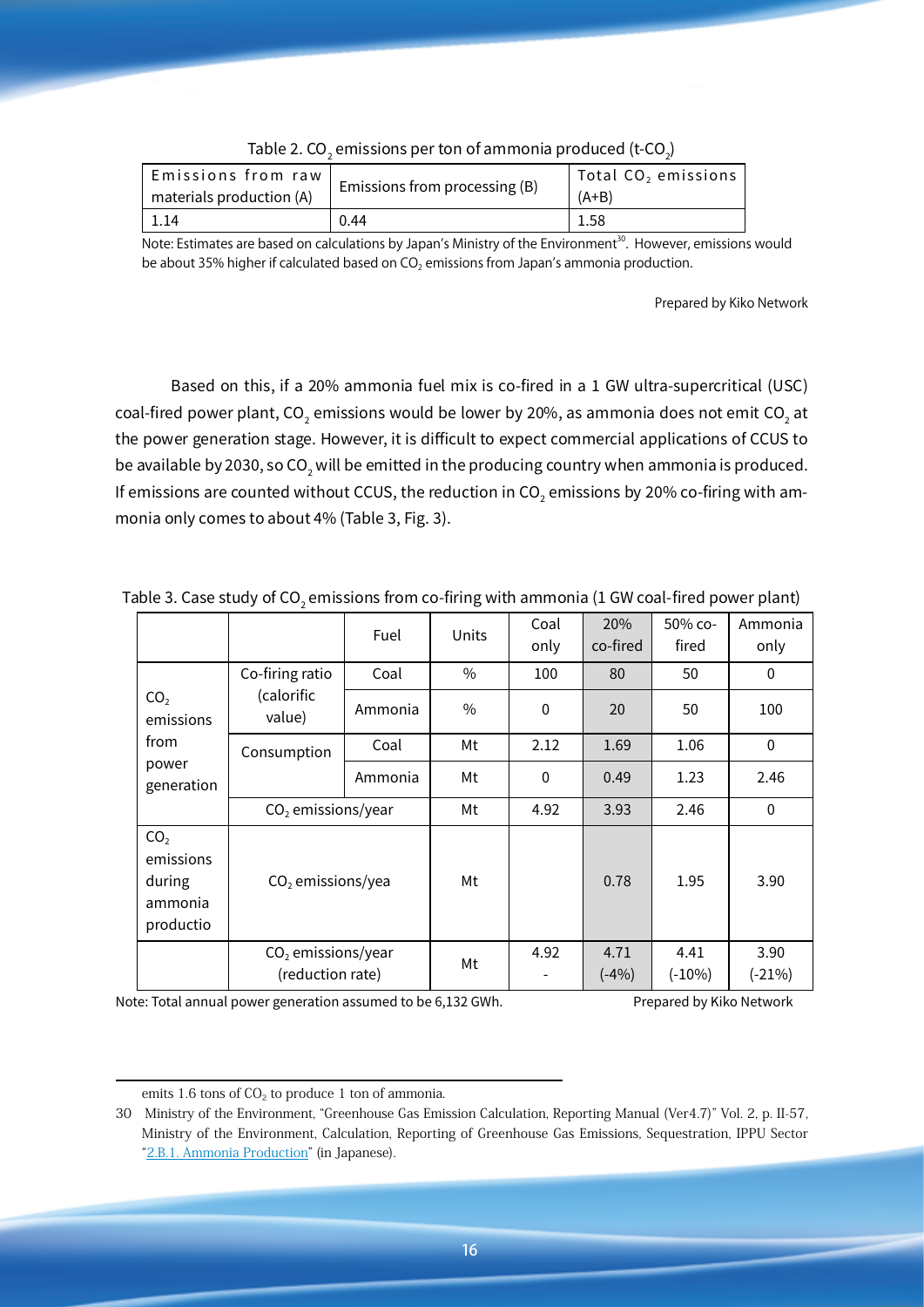

#### Potential CO<sub>2</sub> emissions reduction when co-firing with ammonia (case study of 1 GW coal-fired power plant)

Figure 3. Potential CO<sub>2</sub> emissions reduction when co-firing with ammonia (prepared by Kiko Network)

|                                       |                                         | Total      |
|---------------------------------------|-----------------------------------------|------------|
|                                       |                                         | (39 units) |
| Capacity (GW)                         |                                         | 2951       |
| $CO2$ emissions (Mt-CO <sub>2</sub> ) | Coal-fired only                         | 1.75       |
|                                       | 20% ammonia co-fired, 80% coal          |            |
|                                       | During power generation (20% reduction) | 1.39       |
|                                       | During power generation + ammonia       | 1.68       |
|                                       | production (4% reduction)               |            |

#### Table 4. Projected CO2 emissions from coal power in 2030

Note: Excluding all inefficient coal power units (Sub-C, SC) currently operating, a total of 21 GW from 132 units. Prepared by Kiko Network.

\* Assuming all are operating in fiscal 2030.

\* Major utilities (all 9 former electric power companies + J-POWER) (35 units) + Kobelco (2 units) + IGCC (2 units) = 39 units

\* Capacity factor (utilization rate) 68%, emission intensity 0.785 kg-CO<sub>2</sub>/kWh

If all inefficient coal power generating units in Japan are phased out and only USC units currently operating, planned or under construction are still operating in 2030, CO $_{\rm 2}$  emissions from coal power with 20% ammonia co-firing will be  $123$  Mt-CO $_{\rm 2}$  (about  $10\%$  of total GHG emissions in FY2018), a reduction of only 31 Mt-CO $_{\rm 2}$  (2.5% of Japan's total GHG emissions in FY2018). Furthermore, if we add emissions from raw material production and processing overseas until CCUS actually becomes viable, the contribution to any emission reduction is negligible, at about 6.6 Mt-CO $_{\textrm{\tiny{2}}}$ . In short, co-firing with ammonia offers only a minimal contribution to any  $\mathop{\rm CO}_{2}$  emission reduction.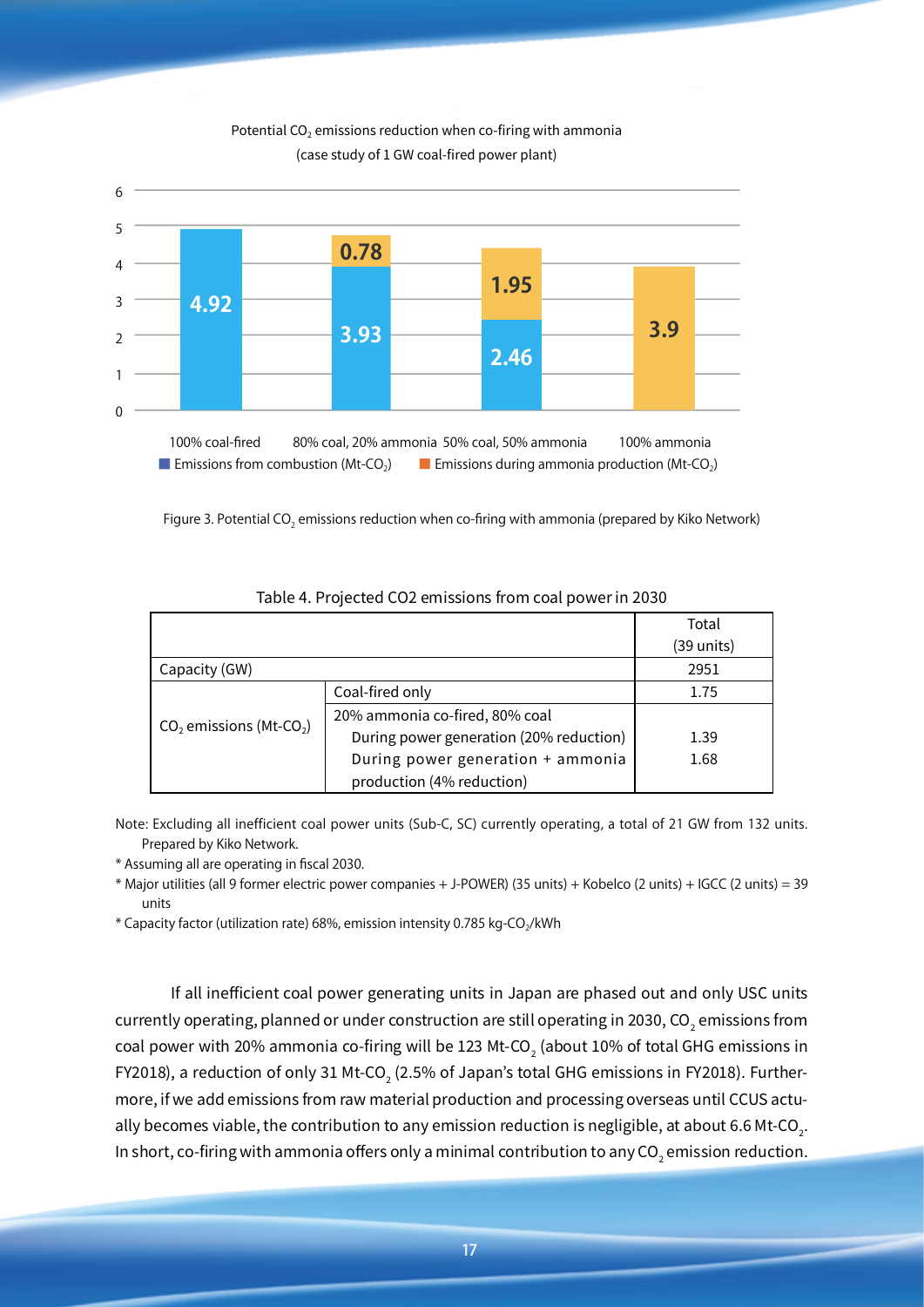### Column 2. UN Climate Champions: Guiding principles for 1.5°C-aligned hydrogen deployment\*

The UN has appointed two persons in high level positions as Climate Champions to accelerate climate actions by diverse actors. The current Climate Champions and the Marrakech Partnership released the "Guiding Principles for Climate-Aligned Hydrogen Deployment," which includes the following seven principles:

- 1. Hydrogen deployment should be targeted in applications where other solutions do not currently exist. Stakeholders should provide a clear assessment to evidence that this is the case.
- 2. Rigorous accounting of lifecycle emissions from hydrogen production, and ambitious ceilings on those emissions, are key to prioritize climate-aligned hydrogen deployment.
- 3. Renewable hydrogen is the only option strictly aligned with a reliably 1.5-degree energy sector pathway.
- 4. Hydrogen market designs and business models should seek to avoid overbuilding infrastructure, and inefficient re-purposing where a long-term role for renewable hydrogen is not clearly established, by adopting a medium- and long-term view on the trajectory of existing solutions.
- 5. Time is crucial. Policymakers need to focus on getting targeted projects off the ground and 'learning by doing.'
- 6. Developing a hydrogen sector must simultaneously focus on delivering public health, workforce and global equity outcomes.
- 7. Hydrogen plans must be developed through transparent and accessible processes to ensure accountability to citizens.

The commentary on the fourth guideline points out that there are uncertainties in the cost-effectiveness of making long-term investments into hydrogen transport infrastructure such as hydrogen pipelines and repurposing of existing gas pipeline. Policymakers and regulators should exercise caution with any proposals for near-term expansion of inefficient fossil fuel infrastructure based on expectations of future repurposing. The document also points out that because of uncertainties in the geospatial distribution of hydrogen demand and supply centers, it is premature to engage in large-scale and near-term buildout, as such investments risk becoming stranded assets. These principles should ring alarm bells even louder about the direction Japan is currently headed.

\*UN Race to Zero "[UN Climate Champions launch 'guiding principles' for climate-aligned hydrogen,](https://racetozero.unfccc.int/un-climate-champions-launch-guiding-principles-for-climate-aligned-hydrogen/)" October 2021.

#### (b) CO<sub>2</sub> emission estimates from hydrogen co-firing with coal

The only current plan to use hydrogen gas for coal-fired power generation is the GENESIS Matsushima Project mentioned above. It is believed that full-scale hydrogen power generation will require the addition of reaction equipment for hydrogen-rich processes and the replacement of turbines, but this plan does not clarify these points. Nevertheless, the GENESIS Matsushima Pro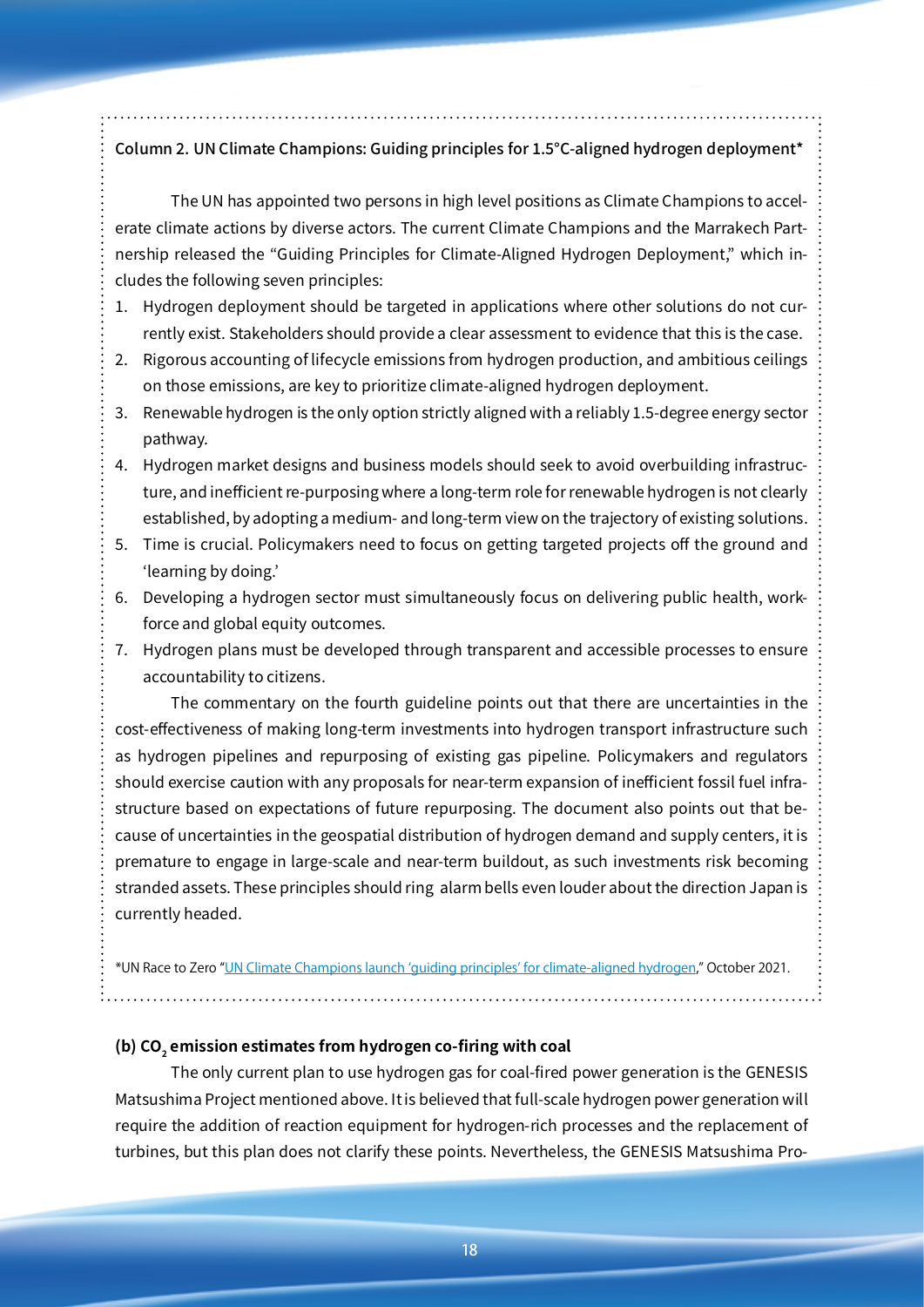ject has been launched in the name of taking the first step toward hydrogen power generation. As with ammonia, hydrogen also emits CO $_2$  if it is produced with fossil fuels. The GENESIS Matsushima project involves importing low-grade brown coal from Australia and also producing hydrogen in Australia and transporting it to Japan, and the entire initiative is deemed to be clean based on the premise that any emitted CO $_2$  will be later be captured and stored through CCUS.

One paper estimated CO $_2$  emissions when hydrogen is produced using subbituminous coal or brown coal, and found that if hydrogen is produced from brown coal and  $\mathop{\rm CO}_{2}$  capture by CCS is used, CO $_{\textrm{\tiny{2}}}$  emissions would be reduced by 65% relative to the direct combustion of coal, but without CCS, CO $_{\textrm{\tiny{2}}}$  emissions would range from 76% to 126% relative to the combustion of coal, showing that either there would be little difference, or in fact emissions could actually increase<sup>31</sup>. This means that if hydrogen is produced from Australian lignite and used regardless of whether or not the hydrogen is carbon-free and before CCUS is commercially viable, there is virtually no difference compared to emissions of  $\mathsf{CO}_2$  from unabated coal-fired power generation.

#### **(2) Other issues**

#### **(a) Environmental and social impacts**

The use of brown coal and natural gas has a variety of adverse environmental impacts during transportation, including resource extraction and transport, which includes pipeline construction. There are also concerns about land use, including issues about infringing on the rights of indigenous peoples. For example, the previously-mentioned LNG Canada project involves the extraction of shale gas in Canada, transporting it over long distances by pipeline, and exporting it as LNG. Shale gas extraction results in significant environmental impacts, including climate change (due to methane emissions), earthquake-induced risks, water pollution (due to fluid injection for hydraulic fracturing [fracking]), and air pollution.

It has also been pointed out that the construction of pipelines infringes on the land rights and human rights of indigenous peoples, and the issues are too big to justify investment from the perspective of Environmental, Social, and Corporate Governance (ESG)<sup>32</sup>. Similarly, coal and gas developments in Australia have had major adverse impacts not only on rivers, farmland and traditional settlements, but also on human health, the rights of aboriginal peoples and workers, and the destruction of ecosystems<sup>33</sup>. If the use of brown coal and gas is promoted due to their purported low cost, these impacts will be exacerbated.

<sup>31</sup> Burmistrz, P. et al. Carbon footprint of the hydrogen production process utilizing subbituminous coal and lignite gasification, Journal of Cleaner Production, 139(2016) 858-865. This paper makes estimates based on GE Energy/Texaco and Shell technologies.

<sup>32</sup> Ibid. Footnote 18.

<sup>33</sup> Kiko Network "Out of sight, out of mind: Impacts of Japanese use of [Australian](https://www.kikonet.org/wp/wp-content/uploads/2021/06/Australia-Japan-Coal-Report_202106_eng.pdf) Coal," June 2021.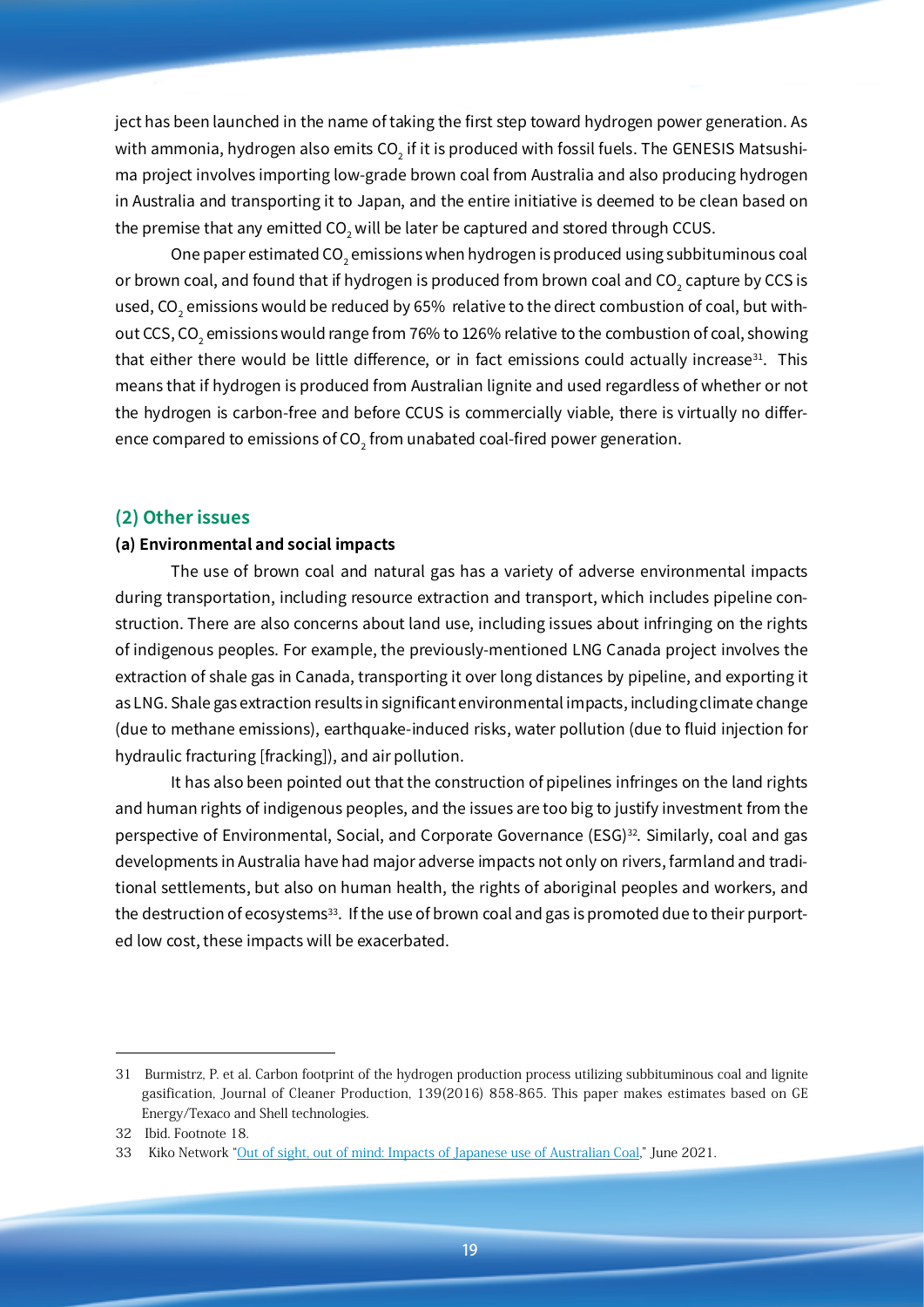#### **(b) Cost concerns**

The government has also acknowledged that the use of hydrogen and ammonia as fuel for power generation is extremely expensive at this time. Costs are incurred at each stage of manufacturing overseas, transportation, and then from equipment at power plants. The government has hypothetically estimated the costs of electricity generated at 12.9 yen/ kWh for 20% ammonia co-firing with coal, at 23.5 yen/ kWh for 100% ammonia, at 20.9 yen/ kWh for 10% hydrogen co-firing with coal, and at 97.3 yen/ kWh for 100% hydrogen<sup>34</sup>.

An analysis by BNEF found that hydrogen produced from fossil fuels costs from US\$1 to \$3/ ton, and the processing of CO<sub>2</sub> emissions with CCUS or other technologies adds further costs<sup>35</sup>. The analysis showed that while at present, this is considerably less expensive than the cost of producing hydrogen from renewable energy, the costs of renewable energy are expected to continue declining to the point that by 2030, hydrogen from renewable energy will be less expensive than from fossil fuels in major countries including Japan, and by 2040, it is projected to be less expensive than hydrogen from fossil fuels, even when CCUS costs are excluded. In addition, hydrogen has a low energy density, so it requires three to four times the tank capacity and marine transport capacity relative to natural gas. The volume can be reduced by liquefying hydrogen to be transported, but vaporization (re-gasification) also requires energy, resulting in overall costs being significantly higher than for natural gas. Converting hydrogen to ammonia makes it easier to transport, but it has been projected that hydrogen from domestically produced renewable energy will be cheaper due to the additional costs of converting ammonia.

Greenpeace has estimated the cost of co-firing with ammonia in coal-fired power plants<sup>36</sup>. Compared to US\$73 /MWh as the mid-level average levelized cost of energy (LCOE) in ultra-supercritical (USC) plants, they projected that co-firing with 20% fossil fuel-derived ammonia will increase costs to \$98/MWh, further increasing to \$106/ MWh if CCUS is included. Their conclusion was that co-firing with ammonia is nothing but "expensive greenwash."

#### **(c) Market creation and expansion**

According to government data, the world's annual production of feedstock ammonia is about 200 million tons, of which 10% (about 20 million tons) is traded, meaning most of the production is locally produced for local consumption $37$ . Japan consumes 1.08 million tons of feedstock ammonia annually, of which 80% is produced domestically, and its imports amount to only 235,000 tons. One coal-fired power plant would require 500,000 tons of ammonia when co-fired with 20% ammonia (in the case of a 1 GW plant), so if all power plants of the major utilities in Ja-

<sup>34</sup>  Basic Policy Subcommittee of the Advisory Committee on Natural Resources and Energy, "[Consideration](https://www.enecho.meti.go.jp/committee/council/basic_policy_subcommittee/035/035_004.pdf) of achieving carbon [neutrality](https://www.enecho.meti.go.jp/committee/council/basic_policy_subcommittee/035/035_004.pdf) in 2050," December 2020.

<sup>35</sup> Martin Tengler presentation, "Prospects for hydrogen," BNEF Japan Forum 2021, September 2021.

<sup>36</sup> Greenpeace, "JERA and Japan seek costly and dirty alternative to RE: [Lengthening](https://www.greenpeace.org/static/planet4-japan-stateless/2021/03/eb440b96-ammonia-co-firing-analysis_eng.pdf) the lifeline of coal power in [Japan](https://www.greenpeace.org/static/planet4-japan-stateless/2021/03/eb440b96-ammonia-co-firing-analysis_eng.pdf)", March, 2021.

<sup>37</sup> Agency for Natural Resources and Energy "[Consideration](https://www.enecho.meti.go.jp/committee/council/basic_policy_subcommittee/035/035_004.pdf) for 2050 carbon neutrality", in Japanese, December 2021, P.59-61.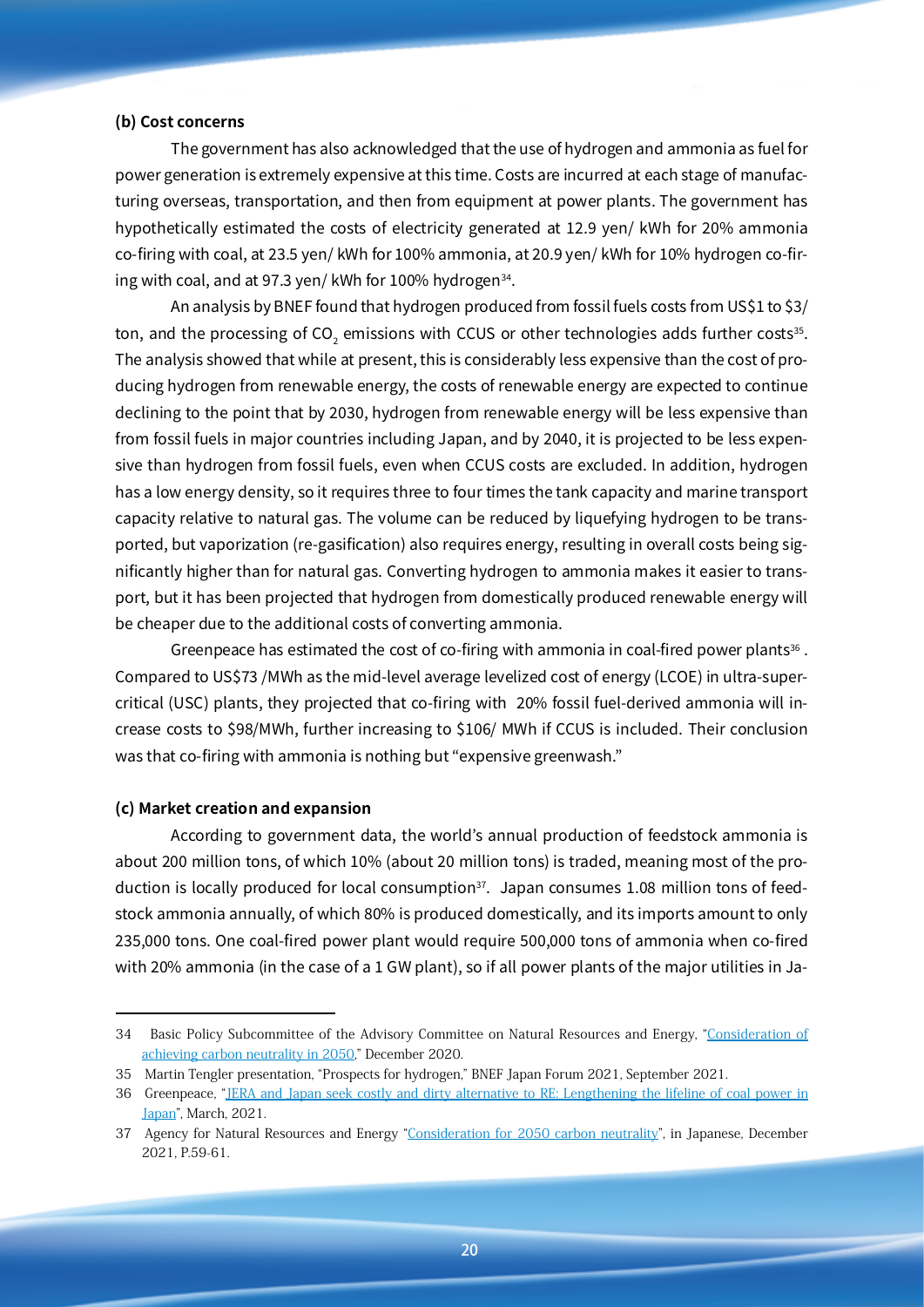pan were co-firing at 20% ammonia, an amount comparable to the entire 20 million tons of current global trade volume would be required for co-firing in Japan alone. In other words, this would require the creation of enormous new markets and supply chains for fuel ammonia. What the government is currently promoting is the creation and expansion of a huge market for ammonia production from natural gas and its transportation (Fig. 4).

The Sixth Strategic Energy Plan states that Japan intends to be a leader in creating and expanding LNG markets and promoting a realistic energy transition in Asia<sup>38</sup>. But like elsewhere, the cost of renewable energy is dropping rapidly in Asia. From the perspective of reducing CO<sub>2</sub> emissions and accelerating decarbonization in developing countries, rigorous analysis and review is required if Japan's intention is to inject more money into thermal power generation and promote co-firing with ammonia and hydrogen. In the electrical power sector, accelerating the spread of renewable energy is technically more feasible and overwhelmingly less expensive, so any investments related to the use of ammonia and hydrogen – which really serve to extend the life of the fossil fuel sector – risk becoming the next stranded assets.

Businesses and industries must contribute to the rapid transition to decarbonization. To foster a sustainable economy and industry in Japan, they need to promote sectors that focus on energy efficiency, renewable energy, and a just transition, rather than continuing with projects linked to fossil fuels.



Fig. 4. LNG supply chain (based on documents from Basic Policy Subcommittee of the Advisory Committee on Natural Resources and Energy)

<sup>38</sup> Ibid. Footnote 6. P.101.